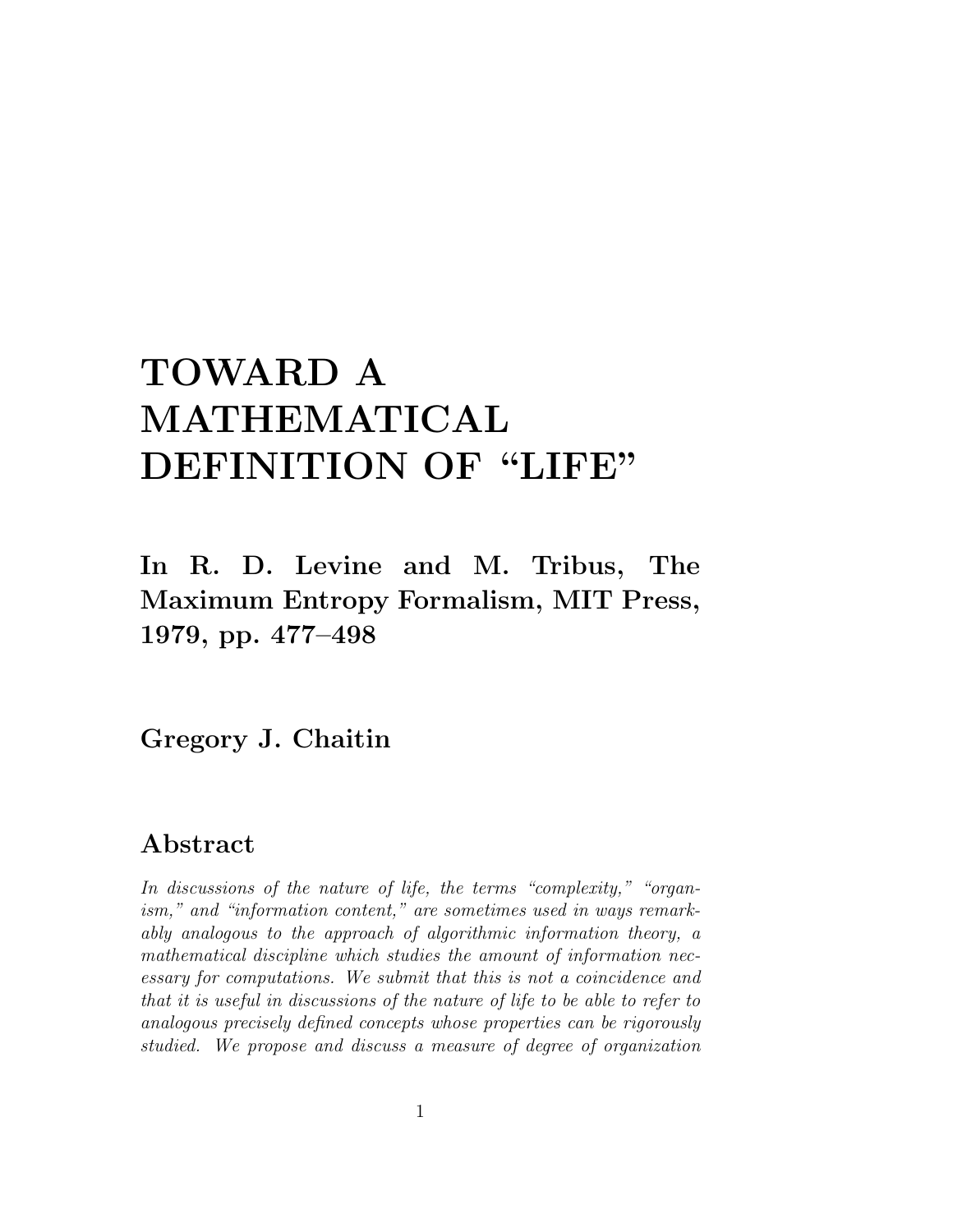and structure of geometrical patterns which is based on the algorithmic version of Shannon's concept of mutual information. This paper is intended as a contribution to von Neumann's program of formulating mathematically the fundamental concepts of biology in a very general setting, i.e. in highly simplified model universes.

#### **1. Introduction**

Here are two quotations from works dealing with the origins of life and exobiology:

These vague remarks can be made more precise by introducing the idea of information. Roughly speaking, the information content of a structure is the minimum number of instructions needed to specify the structure. Once can see intuitively that many instructions are needed to specify a complex structure. On the other hand, a simple repeating structure can be specified in rather few instructions. [1]

The traditional concept of life, therefore, may be too narrow for our purpose... We should try to break away from the four properties of growth, feeding, reaction, and reproduction. . . Perhaps there is a clue in the way we speak of living organisms. They are highly organized, and perhaps this is indeed their essence... What, then, is organization? What sets it apart from other similarly vague concepts? Organization is perhaps viewed best as "complex interrelatedness". . . A book is complex; it only resembles an organism in that passages in one paragraph or chapter refer to others elsewhere. A dictionary or thesaurus shows more organization, for every entry refers to others. A telephone directory shows less, for although it is equally elaborate, there is little cross-reference between its entries. . . [2]

If one compares the first quotation with any introductory article on algorithmic information theory (e.g. [3–4]), and compares the second quotation with a preliminary version of this paper [5], one is struck by the similarities. As these quotations show, there has been a great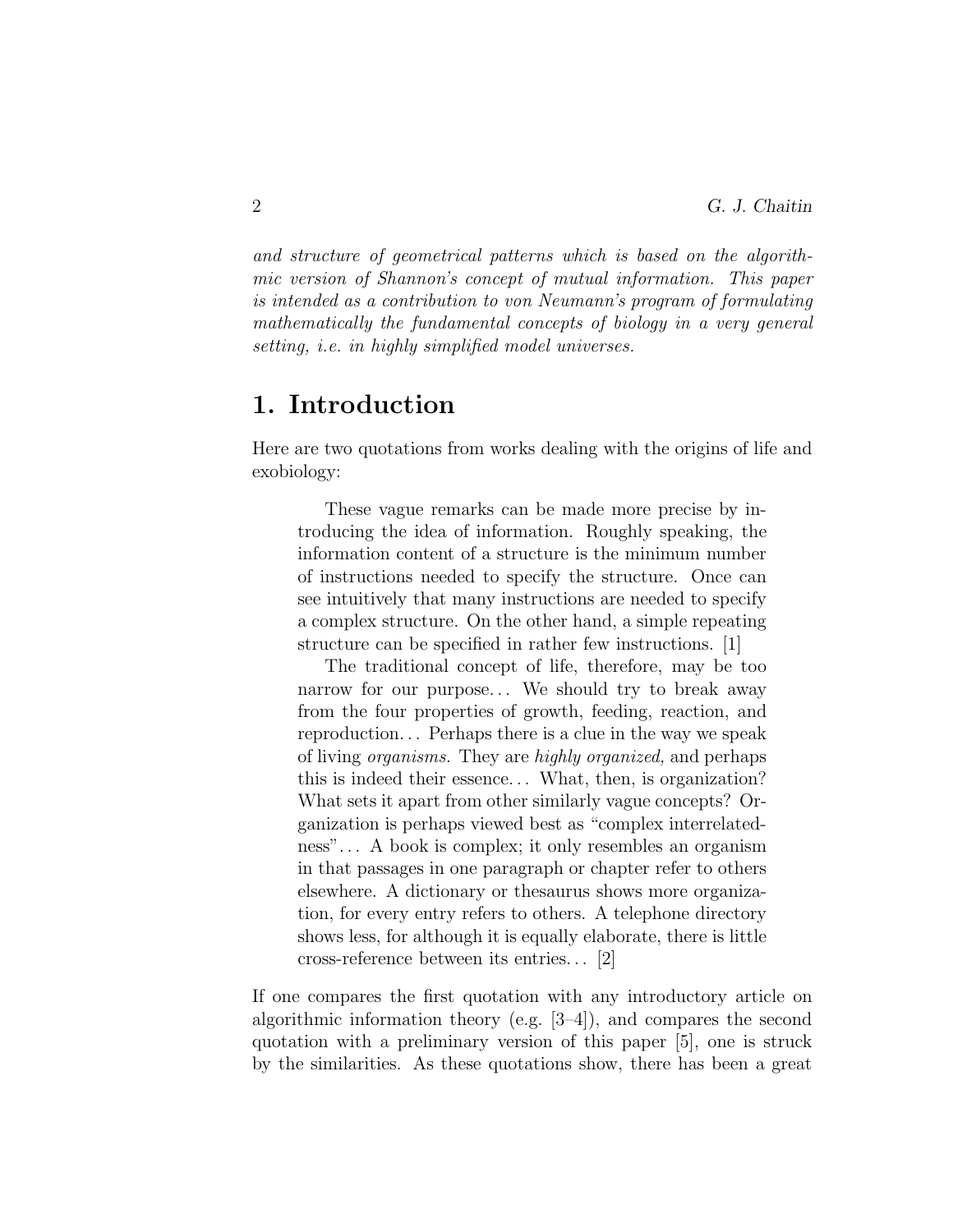deal of thought about how to define "life," "complexity," "organism," and "information content of organism." The attempted contribution of this paper is that we propose a rigorous quantitative definition of these concepts and are able to prove theorems about them. We do not claim that our proposals are in any sense definitive, but, following von Neumann  $[6–7]$ , we submit that a precise mathematical definition must be given.

Some preliminary considerations: We shall find it useful to distinguish between the notion of degree of interrelatedness, interdependence, structure, or organization, and that of information content. Two extreme examples are an ideal gas and a perfect crystal. The complete microstate at a given time of the first one is very difficult to describe fully, and for the second one this is trivial to do, but neither is organized. In other words, white noise is the most informative message possible, and a constant pitch tone is least informative, but neither is organized. Neither a gas nor a crystal should count as organized (see Theorems 1 and 2 in Section 5), nor should a whale or elephant be considered more organized than a person simply because it requires more information to specify the precise details of the current position of each molecule in its much larger bulk. Also note that following von Neumann [7] we deal with a discrete model universe, a cellular automata space, each of whose cells has only a finite number of states. Thus we impose a certain level of granularity in our idealized description of the real world.

We shall now propose a rigorous theoretical measure of degree of organization or structure. We use ideas from the new algorithmic formulation of information theory, in which one considers individual objects and the amount of information in bits needed to compute, construct, describe, generate or produce them, as opposed to the classical formulation of information theory in which one considers an ensemble of possibilities and the uncertainty as to which of them is actually the case. In that theory the uncertainty or "entropy" of a distribution is defined to be

$$
-\sum_{i
$$

and is a measure of one's ignorance of which of the k possibilities actually holds given that the *a priori* probability of the *i*th alternative is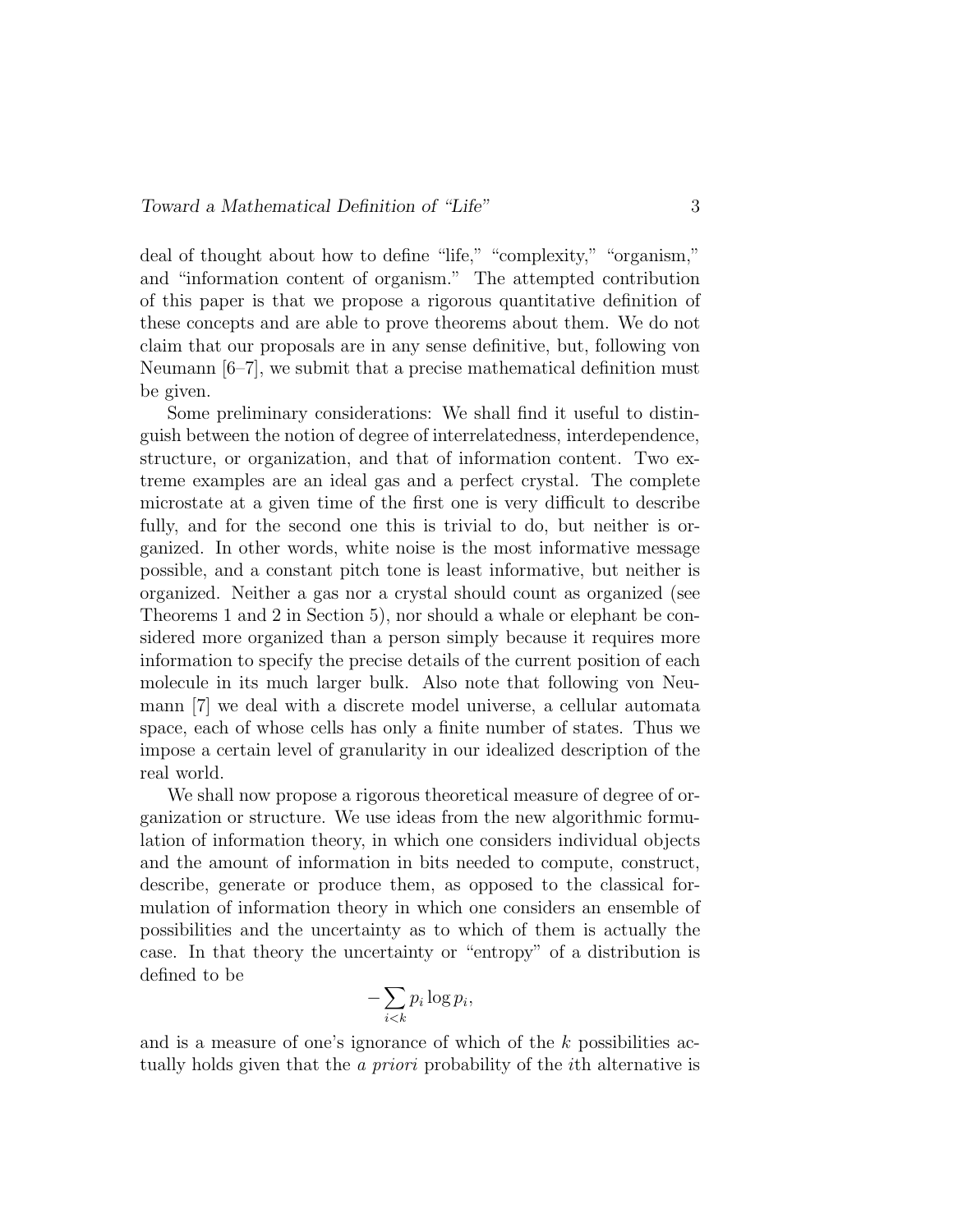$p_i$ . (Throughout this paper "log" denotes the base-two logarithm.) In contrast, in the newer formulation of information theory one can speak of the information content of an individual book, organism, or picture, without having to imbed it in an ensemble of all possible such objects and postulate a probability distribution on them.

We believe that the concepts of algorithmic information theory are extremely basic and fundamental. Witness the light they have shed on the scientific method [8], the meaning of randomness and the Monte Carlo method [9], the limitations of the deductive method [3–4], and now, hopefully, on theoretical biology. An information-theoretic proof of Euclid's theorem that there are infinitely many prime numbers should also be mentioned (see Appendix 2).

The fundamental notion of algorithmic information theory is  $H(X)$ , the algorithmic information content (or, more briefly, "complexity") of the object X.  $H(X)$  is defined to be the smallest possible number of bits in a program for a general-purpose computer to print out  $X$ . In other words,  $H(X)$  is the amount of information necessary to describe X sufficiently precisely for it to be constructed. Two objects X and Y are said to be (algorithmically) independent if the best way to describe them both is simply to describe each of them separately. That is to say, X and Y are independent if  $H(X, Y)$  is approximately equal to  $H(X)$  +  $H(Y)$ , i.e. if the joint information content of X and Y is just the sum of the individual information contents of  $X$  and  $Y$ . If, however,  $X$  and Y are related and have something in common, one can take advantage of this to describe  $X$  and  $Y$  together using much fewer bits than the total number that would be needed to describe them separately, and so  $H(X, Y)$  is much less than  $H(X) + H(Y)$ . The quantity  $H(X: Y)$ which is defined as follows

$$
H(X:Y) = H(X) + H(Y) - H(X,Y)
$$

is called the mutual information of  $X$  and  $Y$  and measures the degree of interdependence between  $X$  and  $Y$ . This concept was defined, in an ensemble rather than an algorithmic setting, in Shannon's original paper [10] on information theory, noisy channels, and coding.

We now explain our definition of the degree of organization or structure in a geometrical pattern. The d-diameter complexity  $H_d(X)$  of an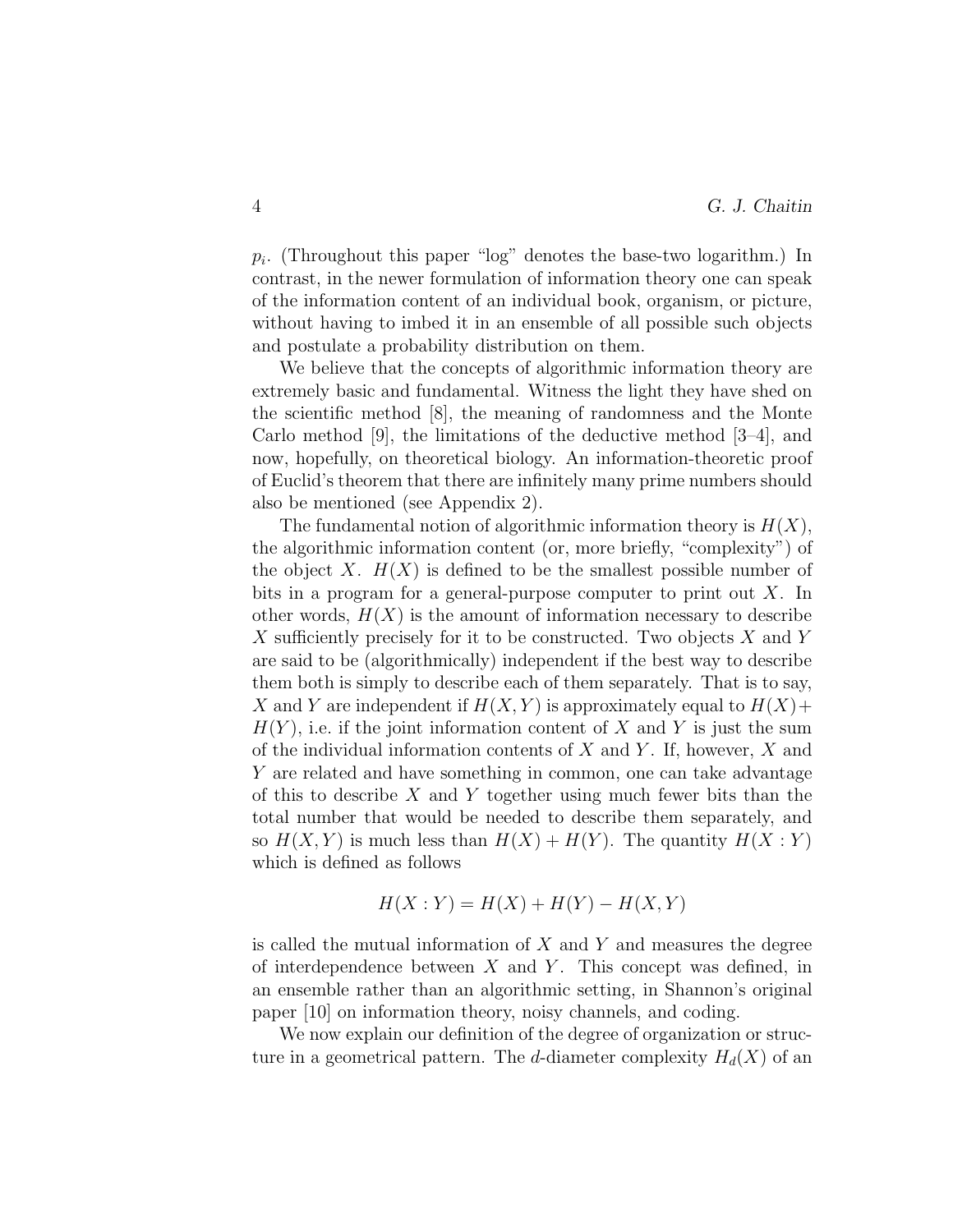object  $X$  is defined to be the minimum number of bits needed to describe  $X$  as the "sum" of separate parts each of diameter not greater than  $d$ . Let us be more precise. Given  $d$  and  $X$ , consider all possible ways of partitioning  $X$  into nonoverlapping pieces each of diameter  $\leq d$ . Then  $H_d(X)$  is the sum of the number of bits needed to describe each of the pieces separately, plus the number of bits needed to specify how to reassemble them into  $X$ . Each piece must have a separate description which makes no cross-references to any of the others. And one is interested in those partitions of X and reassembly techniques  $\alpha$ which minimize this sum. That is to say,

$$
H_d(X) = \min[H(\alpha) + \sum_{i < k} H(X_i)],
$$

the minimization being taken over all partitions of  $X$  into nonoverlapping pieces

$$
X_0, X_1, X_2, \ldots, X_{k-1}
$$

all of diameter  $\leq d$ .

Thus  $H_d(X)$  is the minimum number of bits needed to describe X as if it were the sum of independent pieces of size  $\leq d$ . For d larger than the diameter of X,  $H_d(X)$  will be the same as  $H(X)$ . If X is unstructured and unorganized, then as d decreases  $H_d(X)$  will stay close to  $H(X)$ . However if X has structure, then  $H_d(X)$  will rapidly increase as d decreases and one can no longer take advantage of patterns of size  $> d$  in describing X. Hence  $H_d(X)$  as a function of d is a kind of "spectrum" or "Fourier transform" of X.  $H_d(X)$  will increase as d decreases past the diameter of significant patterns in  $X$ , and if  $X$  is organized hierarchically this will happen at each level in the hierarchy.

Thus the faster the difference increases between  $H_d(X)$  and  $H(X)$ as  $d$  decreases, the more interrelated, structured, and organized  $X$  is. Note however that  $X$  may be a "scene" containing many independent structures or organisms. In that case their degrees of organization are summed together in the measure

$$
H_d(X) - H(X).
$$

Thus the organisms can be defined as the minimal parts of the scene for which the amount of organization of the whole can be expressed as the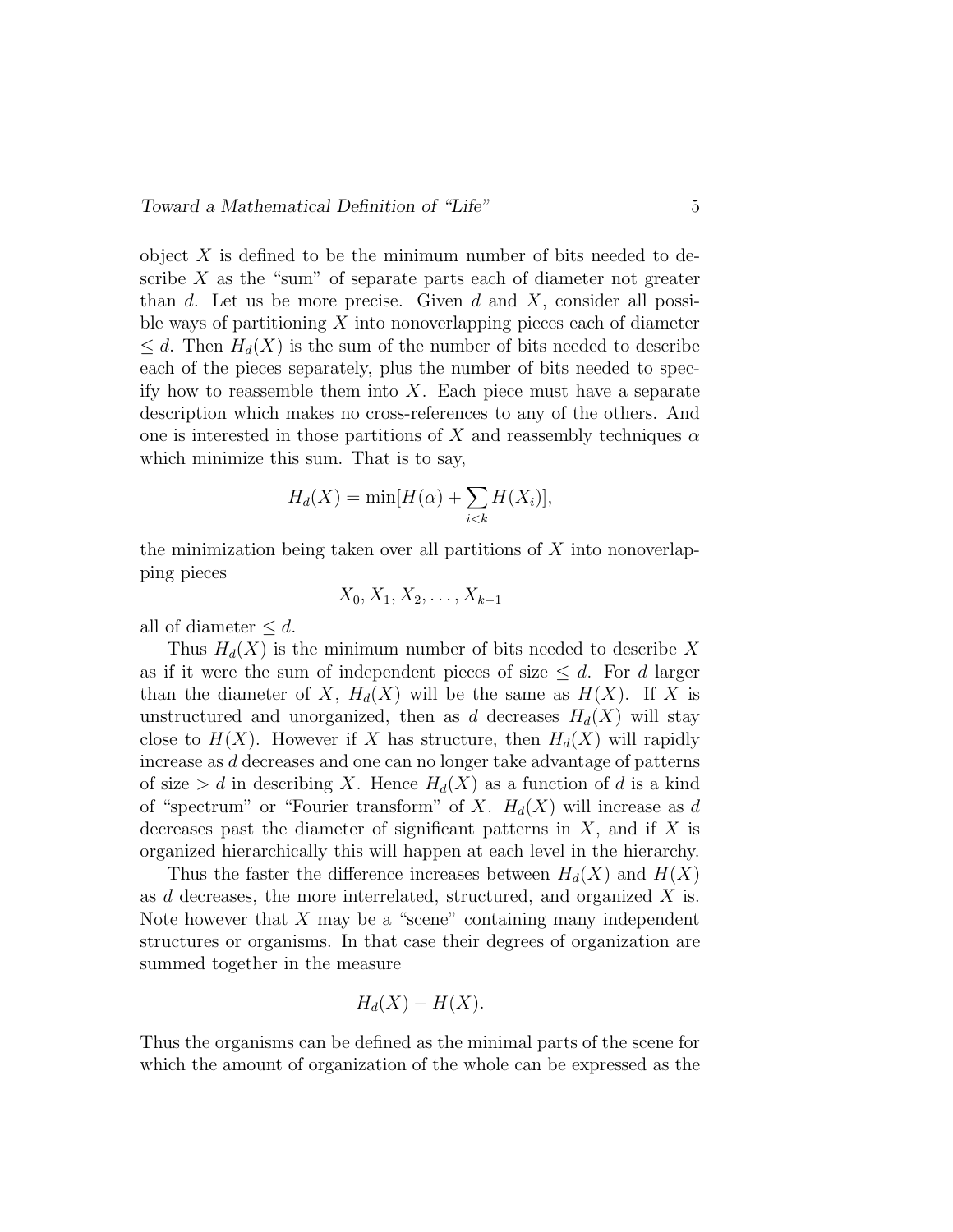sum of the organization of the parts, i.e. pieces for which the organization decomposes additively. Alternatively, one can use the notion of the mutual information of two pieces to obtain a theoretical prescription of how to separate a scene into independent patterns and distinguish a pattern from an unstructured background in which it is imbedded (see Section 6).

Let us enumerate what we view as the main points in favor of this definition of organization: It is general, i.e. following von Neumann the details of the physics and chemistry of this universe are not involved; it measures organized structure rather than unstructured details; and it passes the spontaneous generation or "Pasteur" test, i.e. there is a very low probability of creating organization by chance without a long evolutionary process (this may be viewed as a way of restating Theorem 1 in Section 5). The second point is worth elaborating: The information content of an organism includes much irrelevant detail, and a bigger animal is necessarily more complex in this sense. But if it were possible to calculate the mutual information of two arbitrary cells in a body at a given moment, we surmise that this would give a measure of the genetic information in a cell. This is because the irrelevant details in each of them, such as the exact position and velocity of each molecule, are uncorrelated and would cancel each other out.

In addition to providing a definition of information content and of degree of organization, this approach also provides a definition of "organism" in the sense that a theoretical prescription is given for dissecting a scene into organisms and determining their boundaries, so that the measure of degree of organization can then be applied separately to each organism. However a strong note of caution is in order: We agree with [1] that a definition of "life" is valid as long as anything that satisfies the definition and is likely to appear in the universe under consideration, either is alive or is a by-product of living beings or their activities. There certainly are structures satisfying our definition that are not alive (see Theorems 3 to 6 in Section 5); however, we believe that they would only be likely to arise as by-products of the activities of living beings.

In the succeeding sections we shall do the following: give a more formal presentation of the basic concepts of algorithmic information theory; discuss the notions of the independence and mutual information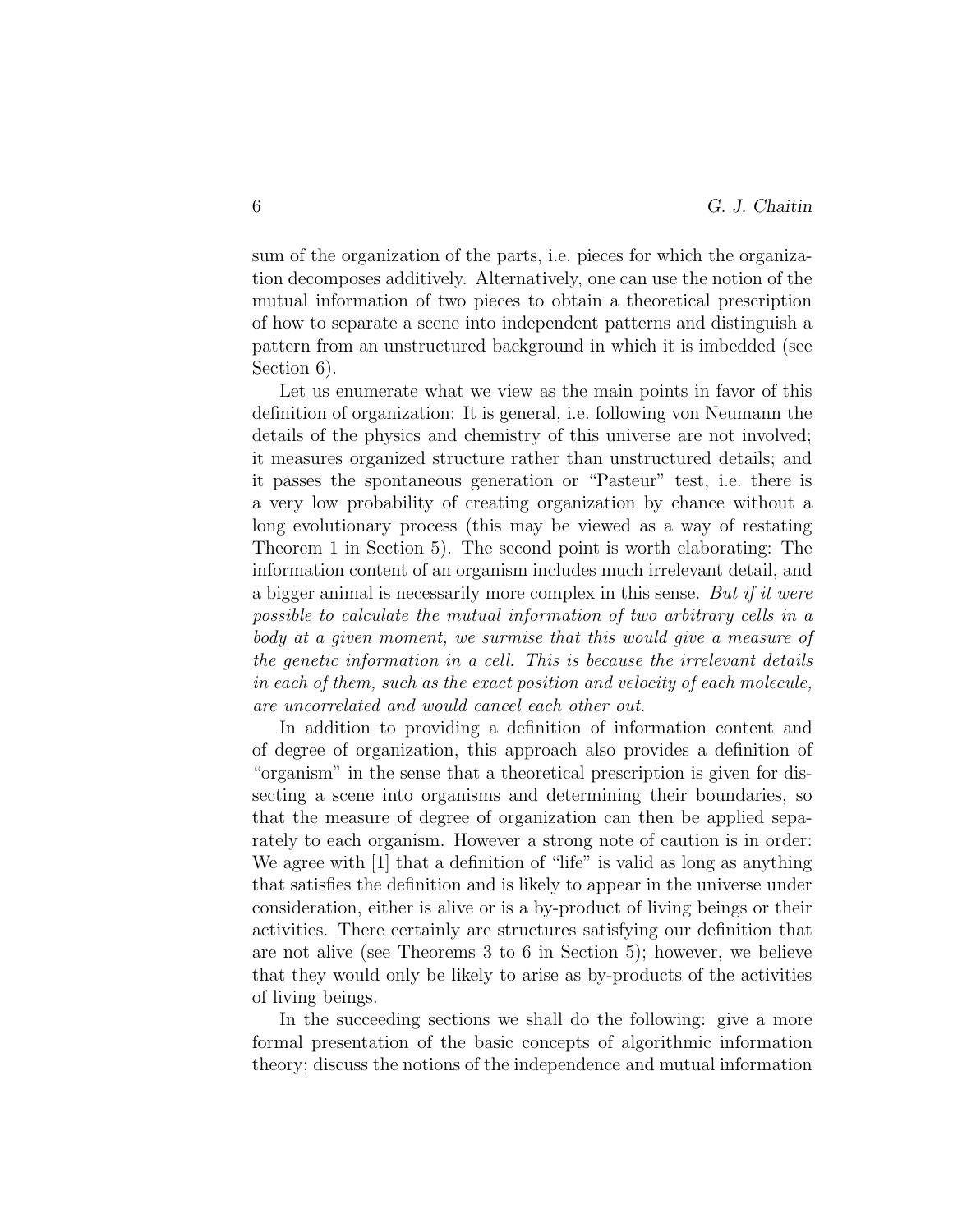of groups of more than two objects; formally define  $H_d$ ; evaluate  $H_d(R)$ for some typical one-dimensional geometrical patterns  $R$  which we dub "gas," "crystal," "twins," "bilateral symmetry," and "hierarchy;" consider briefly the problem of decomposing scenes containing several independent patterns, and of determining the boundary of a pattern which is imbedded in an unstructured background; discuss briefly the two and higher dimension cases; and mention some alternative definitions of mutual information which have been proposed.

The next step in this program of research would be to proceed from static snapshots to time-varying situations, in other words, to set up a discrete universe with probabilistic state transitions and to show that there is a certain probability that a certain level of organization will be reached by a certain time. More generally, one would like to determine the probability distribution of the maximum degree of organization of any organism at time  $t + \Delta$  as a function of it at time t. Let us propose an initial proof strategy for setting up a nontrivial example of the evolution of organisms: construct a series of intermediate evolutionary forms [11], argue that increased complexity gives organisms a selective advantage, and show that no primitive organism is so successful or lethal that it diverts or blocks this gradual evolutionary pathway. What would be the intellectual flavor of the theory we desire? It would be a quantitative formulation of Darwin's theory of evolution in a very general model universe setting. It would be the opposite of ergodic theory. Instead of showing that things mix and become uniform, it would show that variety and organization will probably increase.

Some final comments: Software is fast approaching biological levels of complexity, and hardware, thanks to very large scale integration, is not far behind. Because of this, we believe that the computer is now becoming a valid metaphor for the entire organism, not just for the brain [12]. Perhaps the most interesting example of this is the evolutionary phenomenon suffered by extremely large programs such as operating systems. It becomes very difficult to make changes in such programs, and the only alternative is to add new features rather than modify existing ones. The genetic program has been "patched up" much more and over a much longer period of time than even the largest operating systems, and Nature has accomplished this in much the same manner as systems programmers have, by carrying along all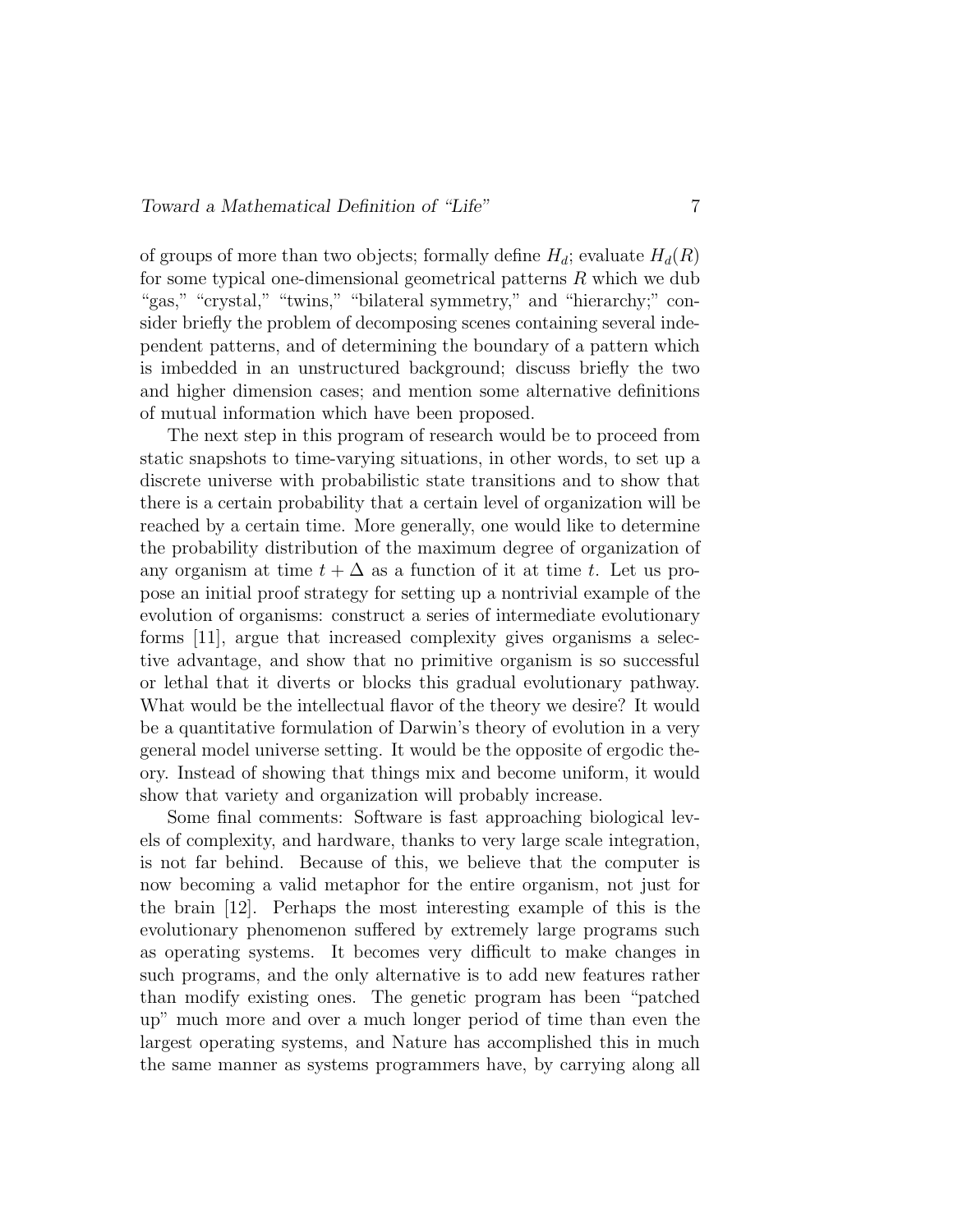the previous code as new code is added [11]. The experimental proof of this is that ontogeny recapitulates phylogeny, i.e. each embryo to a certain extent recapitulates in the course of its development the evolutionary sequence that led to it. In this connection we should also mention the thesis developed in [13] that the information contained in the human brain is now comparable with the amount of information in the genes, and that intelligence plus education may be characterized as a way of getting around the limited modifiability and channel capacity of heredity. In other words, Nature, like computer designers, has decided that it is much more flexible to build general-purpose computers than to use heredity to "hardwire" each behavior pattern instinctively into a special-purpose computer.

#### **2. Algorithmic Information Theory**

We first summarize some of the basic concepts of algorithmic information theory in its most recent formulation [14–16].

This new approach leads to a formalism that is very close to that of classical probability theory and information theory, and is based on the notion that the tape containing the Turing machine's program is infinite and entirely filled with 0's and 1's. This forces programs to be self-delimiting; i.e. they must contain within themselves information about their size, since the computer cannot rely on a blank at the end of the program to indicate where it ends.

Consider a universal Turing machine  $U$  whose programs are in binary and are self-delimiting. By "self-delimiting" we mean, as was just explained, that they do not have blanks appended as endmarkers. By "universal" we mean that for any other Turing machine  $M$  whose programs  $p$  are in binary and are self-delimiting, there is a prefix  $\mu$  such that  $U(\mu p)$  always carries out the same computation as  $M(p)$ .

 $H(X)$ , the algorithmic information content of the finite object X, is defined to be the size in bits of the smallest self-delimiting program for U to compute X. This includes the proviso that  $U$  halt after printing X. There is absolutely no restriction on the running time or storage space used by this program. For example,  $X$  can be a natural number or a bit string or a tuple of natural numbers or bit strings. Note that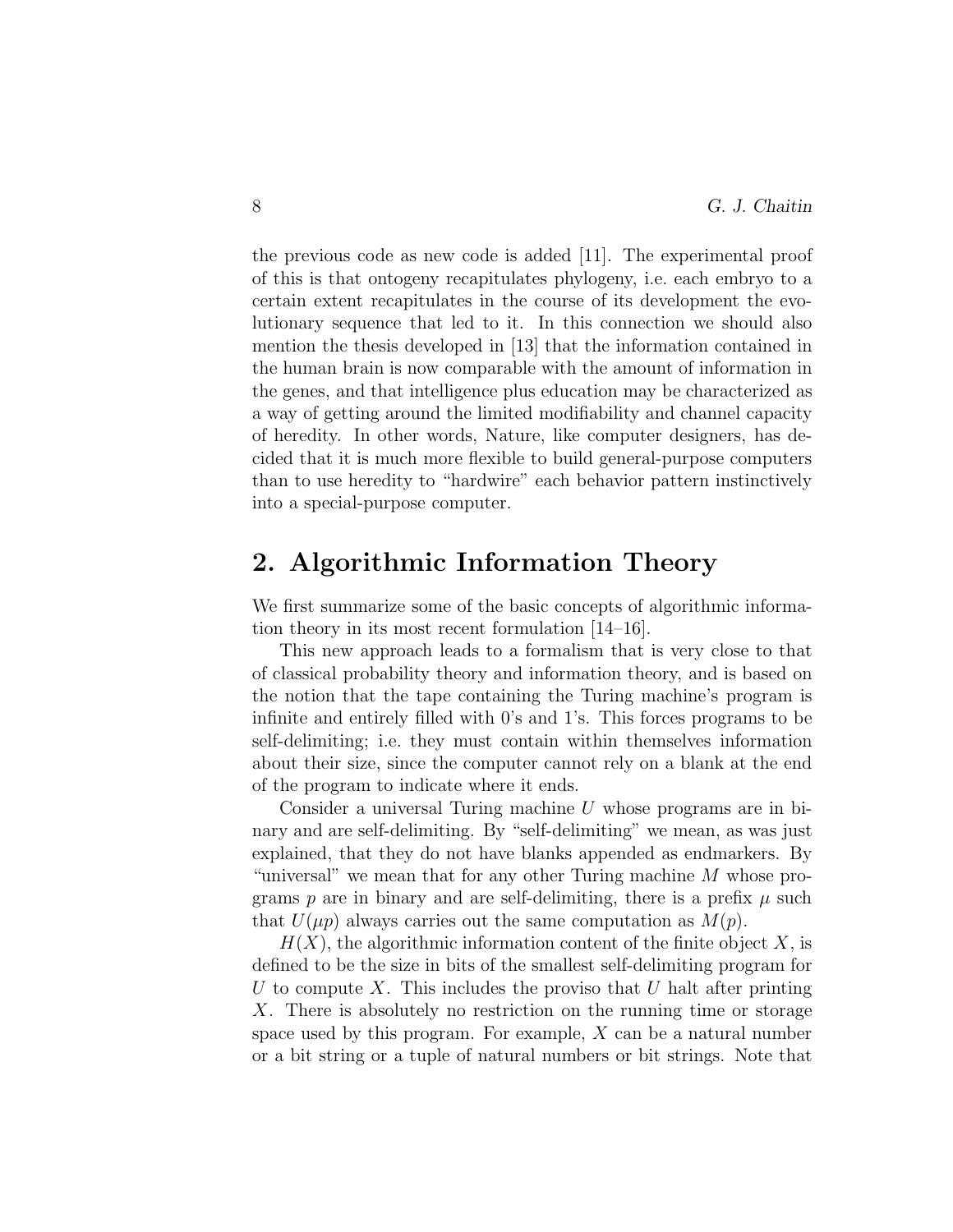variations in the definition of U give rise to at most  $O(1)$  differences in the resulting  $H$ , by the definition of universality.

The self-delimiting requirement is adopted so that one gets the following basic subadditivity property of H:

$$
H(\langle X, Y \rangle) \le H(X) + H(Y) + O(1).
$$

This inequality holds because one can concatenate programs. It expresses the notion of "adding information," or, in computer jargon, "using subroutines."

Another important consequence of this requirement is that a natural probability measure  $P$ , which we shall refer to as the algorithmic probability, can be associated with the result of any computation.  $P(X)$  is the probability that  $X$  is obtained as output if the standard universal computer  $U$  is started running on a program tape filled with  $0$ 's and 1's by separate tosses of a fair coin. The algorithmic probability P and the algorithmic information content  $H$  are related as follows [14]:

$$
H(X) = -\log P(X) + O(1).
$$
 (1)

Consider a binary string s. Define the function  $L$  as follows:

$$
L(n) = \max\{H(s) : \text{length}(s) = n\}.
$$

It can be shown [14] that  $L(n) = n + H(n) + O(1)$ , and that an overwhelming majority of the s of length n have  $H(s)$  very close to  $L(n)$ . Such s have maximum information content and are highly random, patternless, incompressible, and typical. They are said to be "algorithmically random." The greater the difference between  $H(s)$  and  $L(\text{length}(s))$ , the less random s is. It is convenient to say that "s is k-random". if  $H(s) \ge L(n) - k$ , where  $n = \text{length}(s)$ . There are at most

$$
2^{n-k+O\left(1\right)}
$$

n-bit strings which aren't k-random. As for natural numbers, most  $n$ have  $H(n)$  very close to  $L(\text{floor}(\log n))$  Here floor(x) is the greatest integer  $\leq x$ . Strangely enough, though most strings are random it is impossible to prove that specific strings have this property. For an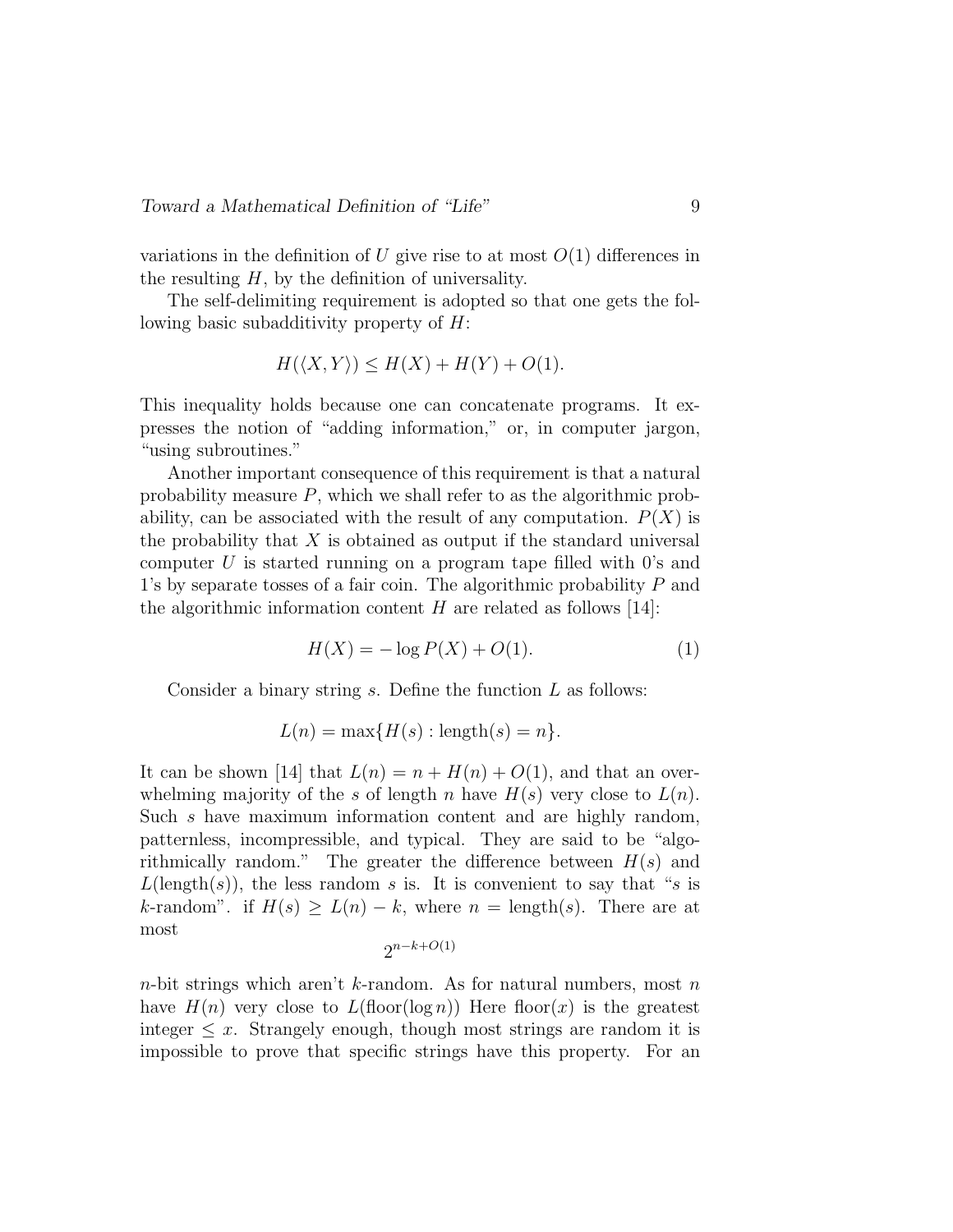explanation of this paradox and further references, see the section on metamathematics in [15], and also see [9].

We now make a few observations that will be needed later. First of all,  $H(n)$  is a smooth function of n:

$$
|H(n) - H(m)| = O(\log |n - m|). \tag{2}
$$

(Note that this is not strictly true if  $|n-m|$  is equal to 0 or 1, unless one considers the log of 0 and 1 to be 1; this convention is therefore adopted throughout this paper.) For a proof, see [16]. The following upper bound on  $H(n)$  is an immediate corollary of this smoothness property:  $H(n) = O(\log n)$ . Hence if s is an n-bit string, then  $H(s)$  $n+O(\log n)$ . Finally, note that changes in the value of the argument of the function  $L$  produce nearly equal changes in the value of  $L$ . Thus, for any  $\epsilon$  there is a  $\delta$  such that  $L(n) \ge L(m) + \epsilon$  if  $n \ge m + \delta$ . This is because of the fact that  $L(n) = n + H(n) + O(1)$  and the smoothness property  $(2)$  of H.

An important concept of algorithmic information theory that hasn't been mentioned yet is the conditional probability  $P(Y|X)$ , which by definition is  $P(\langle X, Y \rangle)/P(X)$ . To the conditional probability there corresponds the relative information content  $H(Y|X^*)$ , which is defined to be the size in bits of the smallest programs for the standard universal computer U to output Y if it is given  $X^*$ , a canonical minimum-size program for calculating X.  $X^*$  is defined to be the first  $H(X)$ -bit program to compute  $X$  that one encounters in a fixed recursive enumeration of the graph of  $U$  (i.e. the set of all ordered pairs of the form  $\langle p, U(p) \rangle$ . Note that there are partial recursive functions which map  $X^*$  to  $\langle X, H(X) \rangle$  and back again, and so  $X^*$  may be regarded as an abbreviation for the ordered pair whose first element is the string  $X$  and whose second element is the natural number that is the complexity of X. We should also note the immediate corollary of  $(1)$  that minimumsize or nearly minimum-size programs are essentially unique: For any  $\epsilon$ there is a  $\delta$  such that for all X the cardinality of {the set of all programs for U to calculate X that are within  $\epsilon$  bits of the minimum size  $H(X)$ } is less than  $\delta$ . It is possible to prove the following theorem relating the conditional probability and the relative information content [14]:

$$
H(Y^*|X) = -\log P(Y|X) + O(1).
$$
 (3)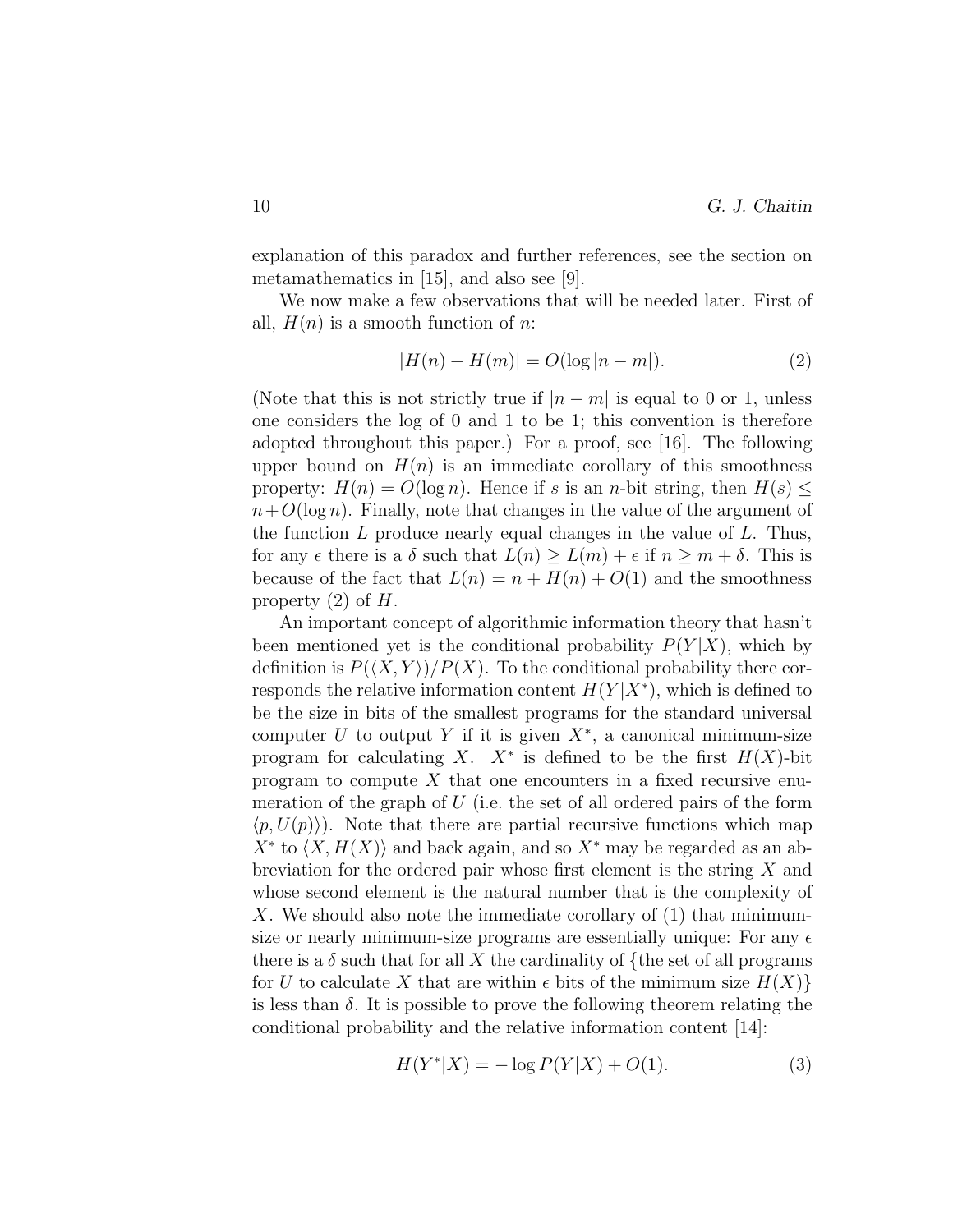From (1) and (3) and the definition  $P(\langle X, Y \rangle) = P(X)P(Y | X)$ , one obtains this very basic decomposition:

$$
H(\langle X, Y \rangle) = H(X) + H(Y|X^*) + O(1).
$$
 (4)

#### **3. Independence and Mutual Information**

It is an immediate corollary of (4) that the following four quantities are all within  $O(1)$  of each other:

$$
\left\{\begin{array}{l} H(X)-H(X|Y^*),\\ H(Y)-H(Y|X^*),\\ H(X)+H(Y)-H(\langle X,Y\rangle),\\ H(Y)+H(X)-H(\langle Y,X\rangle). \end{array}\right.
$$

These four quantities are known as the mutual information  $H(X:Y)$ of X and Y; they measure the extent to which X and Y are interdependent. For if  $P(\langle X, Y \rangle) \approx P(X)P(Y)$ , then  $H(X: Y) = O(1)$ ; and if Y is a recursive function of X, then  $H(Y|X^*) = O(1)$  and  $H(X:Y) = H(Y) + O(1)$ . In fact,

$$
H(X:Y) = -\log \left[ \frac{P(X)P(Y)}{P(\langle X, Y \rangle)} \right] + O(1),
$$

which shows quite clearly that  $H(X:Y)$  is a symmetric measure of the independence of  $X$  and  $Y$ . Note that in algorithmic information theory, what is of importance is an approximate notion of independence and a measure of its degree (mutual information), rather than the exact notion. This is because the algorithmic probability may vary within a certain percentage depending on the choice of universal computer U. Conversely, information measures in algorithmic information theory should not vary by more than  $O(1)$  depending on the choice of U.

To motivate the definition of the d-diameter complexity, we now discuss how to generalize the notion of independence and mutual information from a pair to an n-tuple of objects. In what follows classical and algorithmic probabilities are distinguished by using curly brackets for the first one and parentheses for the second. In probability theory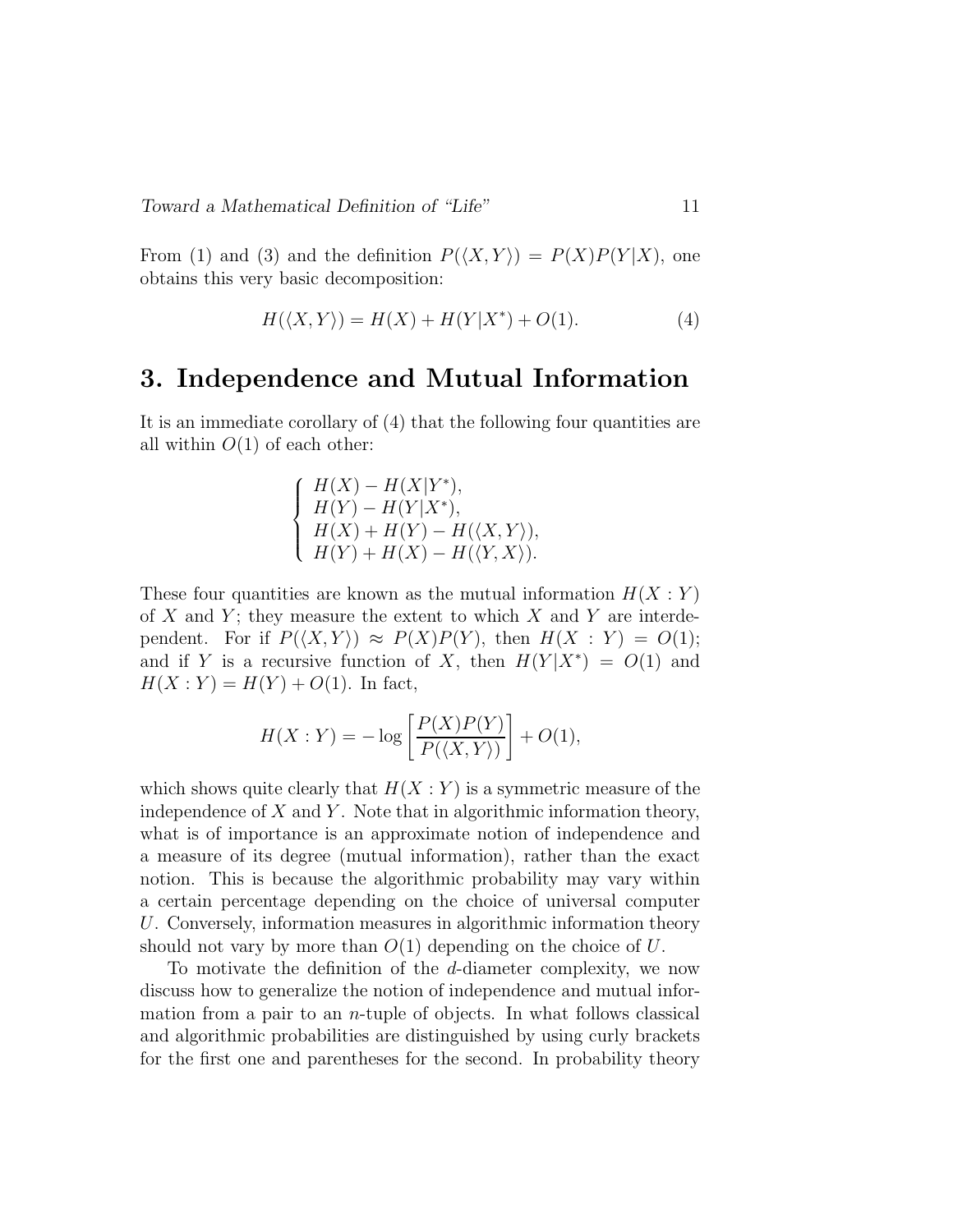the mutual independence of a set of n events  $\{A_k : k < n\}$  is defined by the following  $2^n$  equations:

$$
\prod_{k \in S} P\{A_k\} = P\{\bigcap_{k \in S} A_k\}
$$

for all  $S \subset n$ . Here the set-theoretic convention due to von Neumann is used that identifies the natural number n with the set  $\{k : k < n\}.$ In algorithmic probability theory the analogous condition would be to require that

$$
\prod_{k \in S} P(A_k) \approx P(\bigsqcup_{k \in S} A_k) \tag{5}
$$

for all  $S \subset n$ . Here  $\bigsqcup A_k$  denotes the tuple forming operation for a variable length tuple, i.e.

$$
\bigsqcup_{k < n} A_k = \langle A_0, A_1, A_2, \dots, A_{n-1} \rangle.
$$

It is a remarkable fact that these  $2^n$  conditions (5) are equivalent to the single requirement that

$$
\prod_{k < n} P(A_k) \approx P(\bigsqcup_{k < n} A_k). \tag{6}
$$

To demonstrate this it is necessary to make use of special properties of algorithmic probability that are not shared by general probability measures. In the case of a general probability space,

$$
P\{A \cap B\} \ge P\{A\} + P\{B\} - 1
$$

is the best lower bound on  $P\{A \cap B\}$  that can in general be formulated in terms of  $P{A}$  and  $P{B}$ . For example, it is possible for  $P{A}$  and  $P{B}$  to both be 1/2, while  $P{A \cap B} = 0$ . In algorithmic information theory the situation is quite different. In fact one has:

$$
P(\langle A, B \rangle) \ge c_2 P(A) P(B),
$$

and this generalizes to any fixed number of objects:

$$
P(\bigsqcup_{k < n} A_k) \ge c_n \prod_{k < n} P(A_k).
$$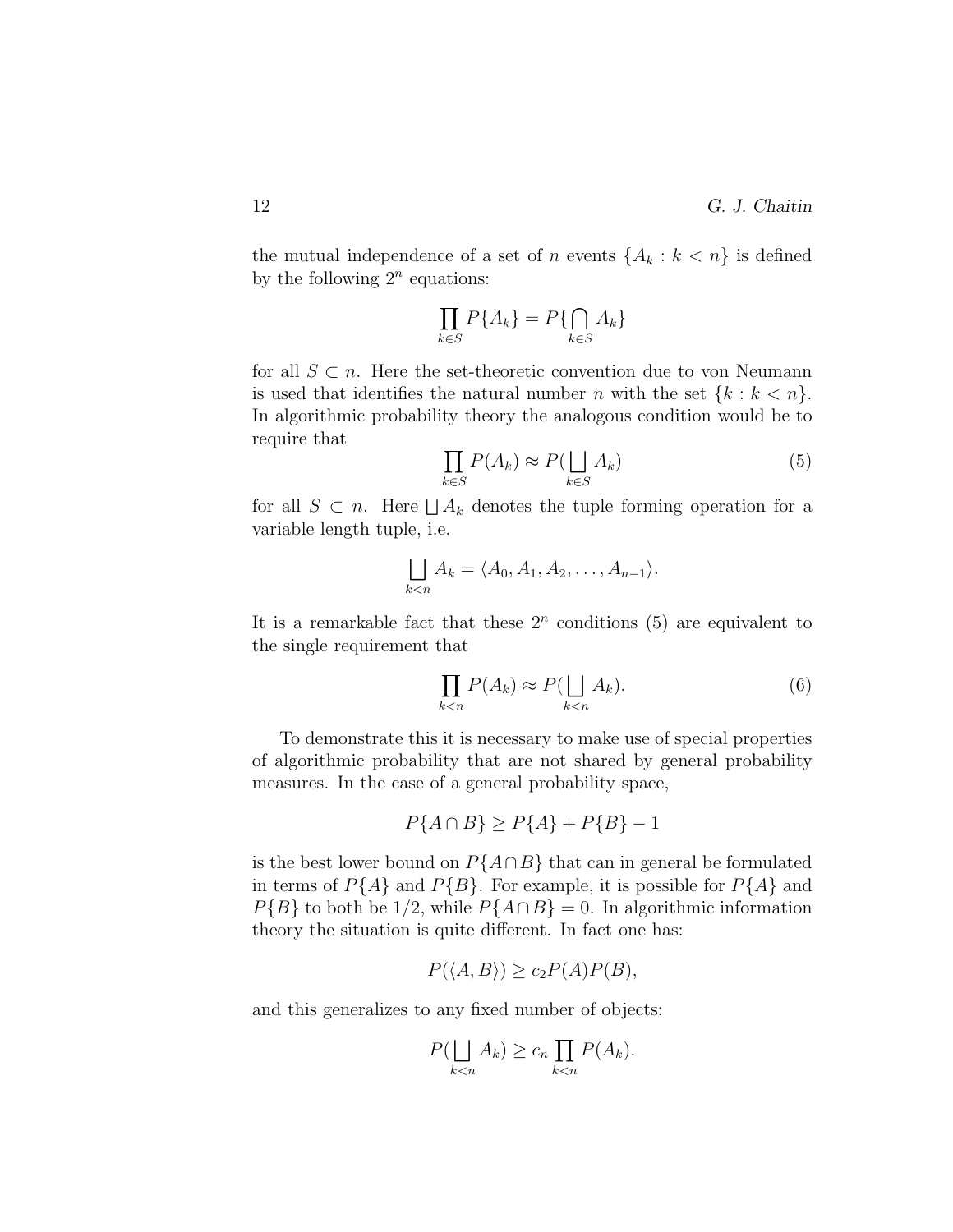Thus if the joint algorithmic probability of a subset of the *n*-tuple of objects were significantly greater than the product of their individual algorithmic probabilities, then this would also hold for the entire  $n$ tuple of objects. More precisely, for any  $S \subset n$  one has

$$
P(\bigsqcup_{k
$$

Then if one assumes that

$$
P(\bigsqcup_{k\in S} A_k) \gg \prod_{k\in S} P(A_k)
$$

(here  $\gg$  denotes "much greater than"), it follows that

$$
P(\bigsqcup_{k
$$

We conclude that in algorithmic probability theory (5) and (6) are equivalent and thus (6) is a necessary and sufficient condition for an n-tuple to be mutually independent. Therefore the following measure of mutual information for n-tuples accurately characterizes the degree of interdependence of n objects:

$$
\left[\sum_{k < n} H(A_k)\right] - H(\bigsqcup_{k < n} A_k).
$$

This measure of mutual information subsumes all others in the following precise sense:

$$
\left[\sum_{k < n} H(A_k)\right] - H(\bigcup_{k < n} A_k) = \max\{\left[\sum_{k \in S} H(A_k)\right] - H(\bigcup_{k \in S} A_k)\} + O(1),
$$

where the maximum is taken over all  $S \subset n$ .

### **4. Formal Definition of Hd**

We can now present the definition of the d-diameter complexity  $H_d(R)$ . We assume a geometry: graph paper of some finite number of dimensions that is divided into unit cubes. Each cube is black or white,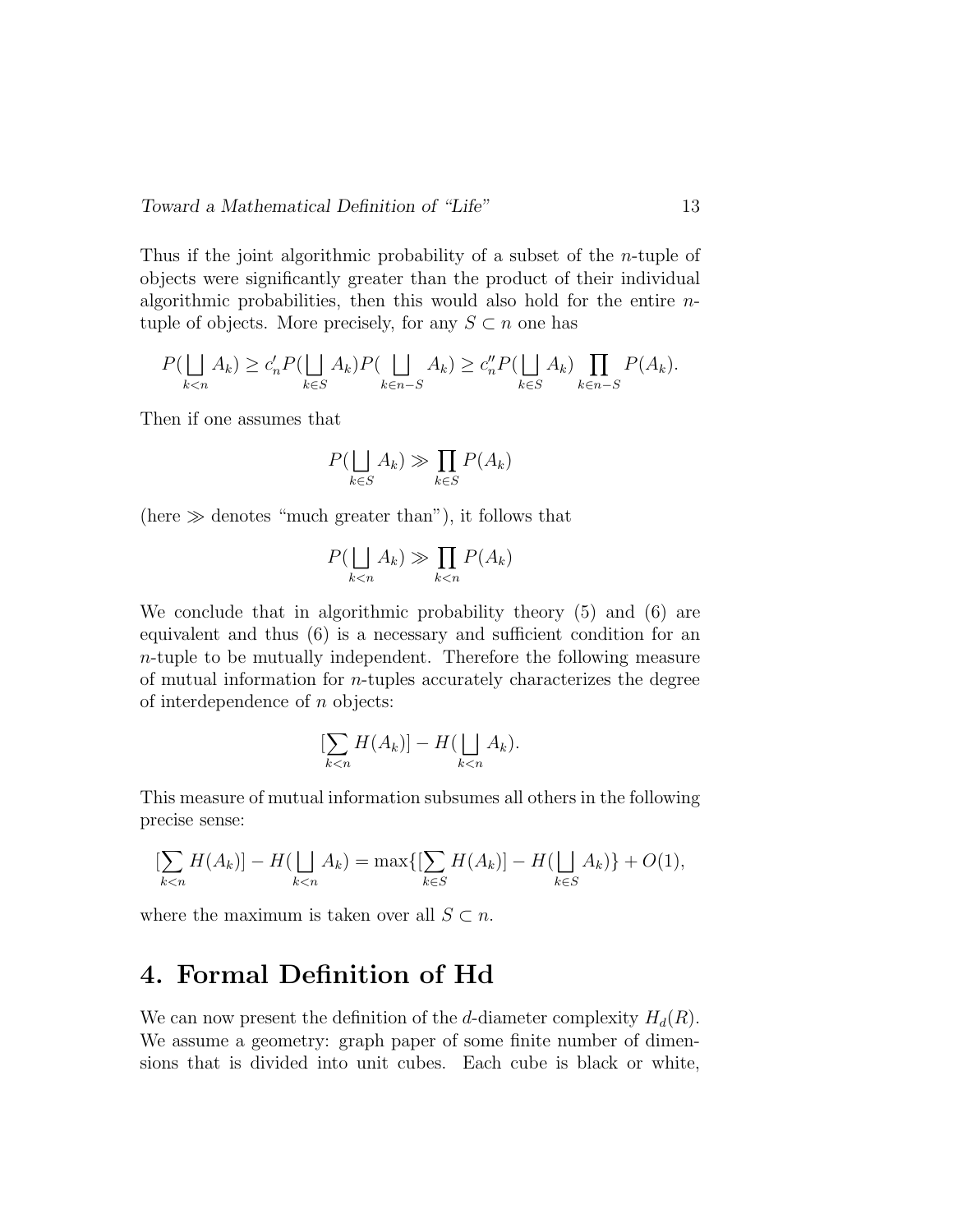opaque or transparent, in other words, contains a 1 or a 0. Instead of requiring an output tape which is multidimensional, our universal Turing machine U outputs tuples giving the coordinates and the contents (0 or 1) of each unit cube in a geometrical object that it wishes to print. Of course geometrical objects are considered to be the same if they are translation equivalent. We choose for this geometry the city-block metric

$$
D(X, Y) = \max |x_i - y_i|,
$$

which is more convenient for our purposes than the usual metric. By a region we mean a set of unit cubes with the property that from any cube in it to any other one there is a path that only goes through other cubes in the region. To this we add the constraint which in the 3-dimensional case is that the connecting path must only pass through the interior and faces of cubes in the region, not through their edges or vertices. The diameter of an arbitrary region R is denoted by  $|R|$ , and is defined to be the minimum diameter  $2r$  of a "sphere"

$$
\{X: D(X, X_0) \le r\}
$$

which contains R.  $H_d(R)$ , the size in bits of the smallest programs which calculate  $R$  as the "sum" of independent regions of diameter  $\leq d$ , is defined as follows:

$$
H_d(R) = \min[\alpha + \sum_{i < k} H(R_i)],
$$

where

$$
\alpha = H(R \mid \bigsqcup_{i < k} R_i) + H(k),
$$

the minimization being taken over all k and partitions of R into  $k$ tuples  $\prod R_i$  of nonoverlapping regions with the property that  $|R_i| < d$ for all  $i < k$ .

The discussion in Section 3 of independence and mutual information shows that  $H_d(R)$  is a natural measure to consider. Excepting the  $\alpha$  term,  $H_d(R) - H(R)$  is simply the minimum attainable mutual information over any partition of  $R$  into nonoverlapping pieces all of size not greater than d. We shall see in Section 5 that in practice the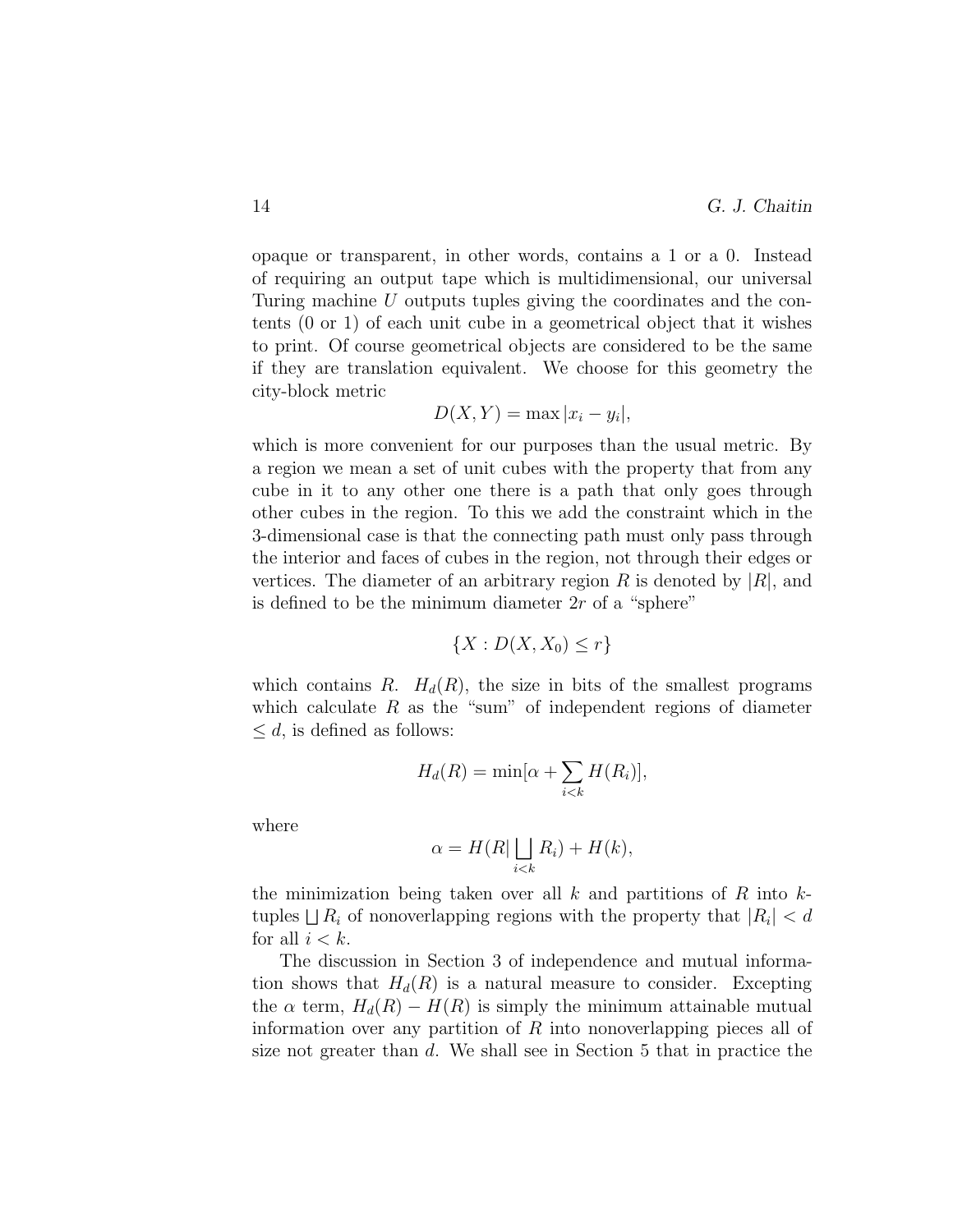min is attained with a small number of pieces and the  $\alpha$  term is not very significant.

A few words about  $\alpha$ , the number of bits of information needed to know how to assemble the pieces: The  $H(k)$  term is included in  $\alpha$ , as illustrated in Lemma 1 below, because it is the number of bits needed to tell U how many descriptions of pieces are to be read. The  $H(R \mid \Box R_i)$ term is included in  $\alpha$  because it is the number of bits needed to tell U how to compute R given the k-tuple of its pieces. This is perhaps the most straight-forward formulation, and the one that is closest in spirit to Section 5 [5]. However, less information may suffice, e.g.

$$
H(R|\langle k^*,\bigsqcup_{i
$$

bits. In fact, one could define  $\alpha$  to be the minimum number of bits in a string which yields a program to compute the entire region when it is concatenated with minimum-size programs for all the pieces of the region; i.e. one could take

$$
\alpha = \min\{|p| : U(pR_0^*R_1^*R_2^*...R_{k-1}^*) = R\}.
$$

Here are two basic properties of  $H_d$ : If  $d \geq |R|$ , then  $H_d(R)$  $H(R) + O(1)$ ;  $H_d(R)$  increases monotonically as d decreases.  $H_d(R)$  =  $H(R) + O(1)$  if  $d \geq |R|$  because we have included the  $\alpha$  term in the definition of  $H_d(R)$ .  $H_d(R)$  increases as d decreases because one can no longer take advantage of patterns of diameter greater than d to describe R. The curve showing  $H_d(R)$  as a function of d may be considered a kind of "Fourier spectrum" of  $R$ . Interesting things will happen to the curve at d which are the sizes of significant patterns in R.

**Lemma 1.** ("Subadditivity for *n*-tuples")

$$
H(\bigsqcup_{k
$$

Proof.

$$
H(\bigsqcup_{k  
=  $H(n) + H(\bigsqcup_{k  
 $\leq c' + H(n) + \sum_{k$$
$$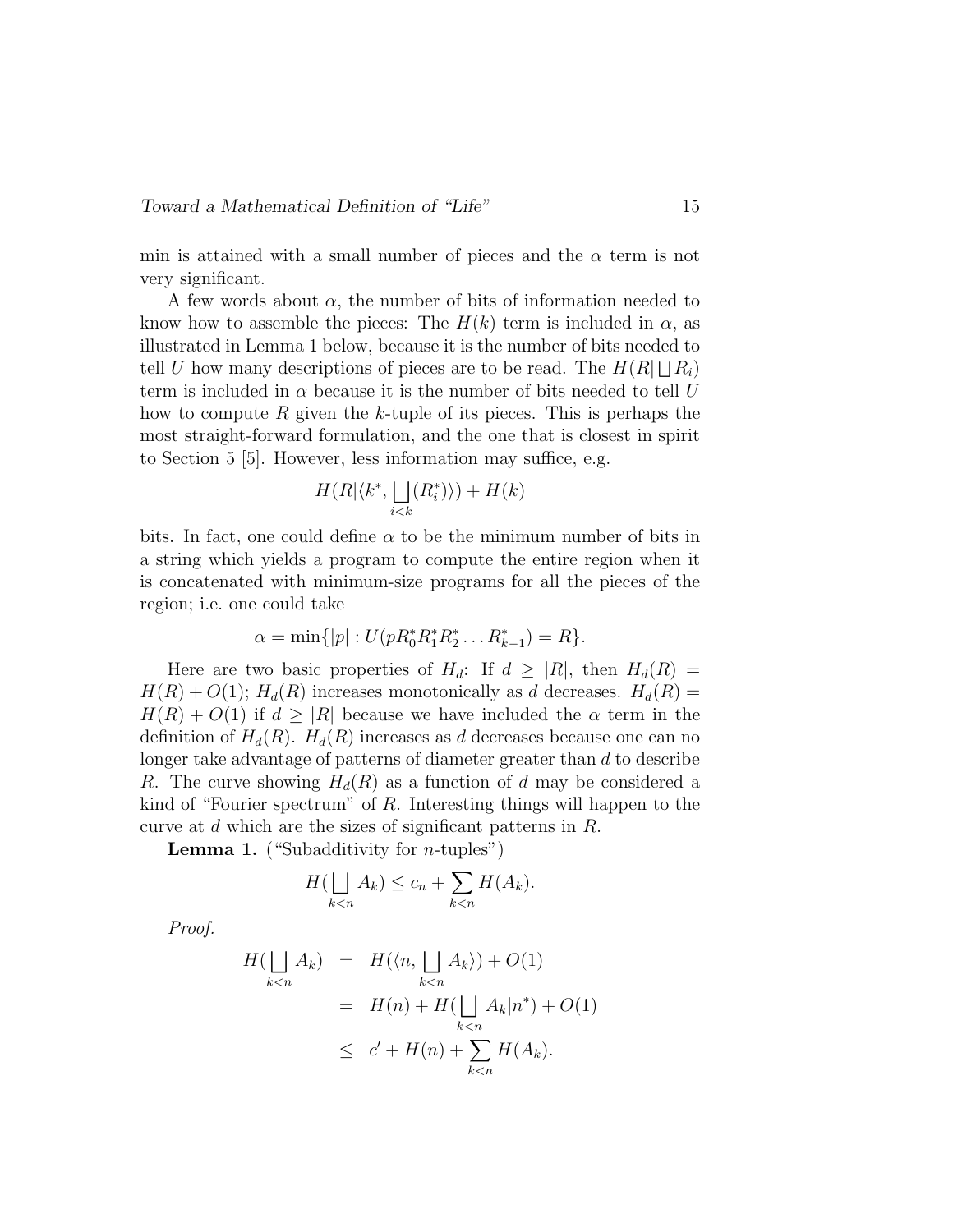Hence one can take

$$
c_n = c' + H(n).
$$

### **5. Evaluation of Hd for Typical One-Dimensional Geometrical Patterns**

Before turning to the examples, we present a lemma needed for estimating  $H_d(R)$ . The idea is simply that sufficiently large pieces of a random string are also random. It is required that the pieces be sufficiently large for the following reason: It is not difficult to see that for any  $i$ , there is an n so large that random strings of size greater than n must contain all  $2<sup>j</sup>$  possible subsequences of length j. In fact, for n sufficiently large the relative frequency of occurrence of all  $2<sup>j</sup>$  possible subsequences must approach the limit  $2^{-j}$ .

**Lemma 2.** ("Random parts of random strings") Consider an *n*-bit string s to be a loop. For any natural numbers i and j between 1 and n, consider the sequence u of contiguous bits from  $s$ starting at the *i*th and continuing around the loop to the *j*th. Then if

s is k-random, its subsequence u is  $(k + O(\log n))$ -random.

*Proof.* The number of bits in u is  $j - i + 1$  if j is  $\geq i$ , and is  $n+j-i+1$  if j is *. Let v be the remainder of the loop s after u has* been excised. Then we have  $H(u) + H(v) + H(i) + O(1) \geq H(s)$ . Thus  $H(u) + n - |u| + O(\log n) \ge H(s)$ , or  $H(u) \ge H(s) - n + |u| + O(\log n)$ . Thus if s is k-random, i.e.  $H(s) \ge L(n)-k = n+H(n)-k+O(1)$ , then u is x-random, where x is determined as follows:  $H(u) \geq n + H(n)$  $k - n + |u| + O(\log n) = |u| + H(|u|) - k + O(\log n)$ . That is to say, if s is k-random, then its subsequence u is  $(k + O(\log n))$ -random.

**Lemma 3.** ("Random prefixes of random strings")

Consider an *n*-bit string  $s$ . For any natural number  $j$  between 1 and n, consider the sequence u consisting of the first j bits of s. Then if s is k-random, its *j*-bit prefix u is  $(O(\log i) + k)$ -random.

*Proof.* Let the  $(n - j)$ -bit string v be the remainder of s after u is excised. Then we have  $H(u) + H(v) + O(1) \geq H(s)$ , and therefore  $H(u) \geq H(s) - L(n-j) + O(1) = L(n) - k - L(n-j) + O(1)$  since s is k-random. Note that  $L(n) - L(n-j) = j + H(n) - H(n-j) + O(1)$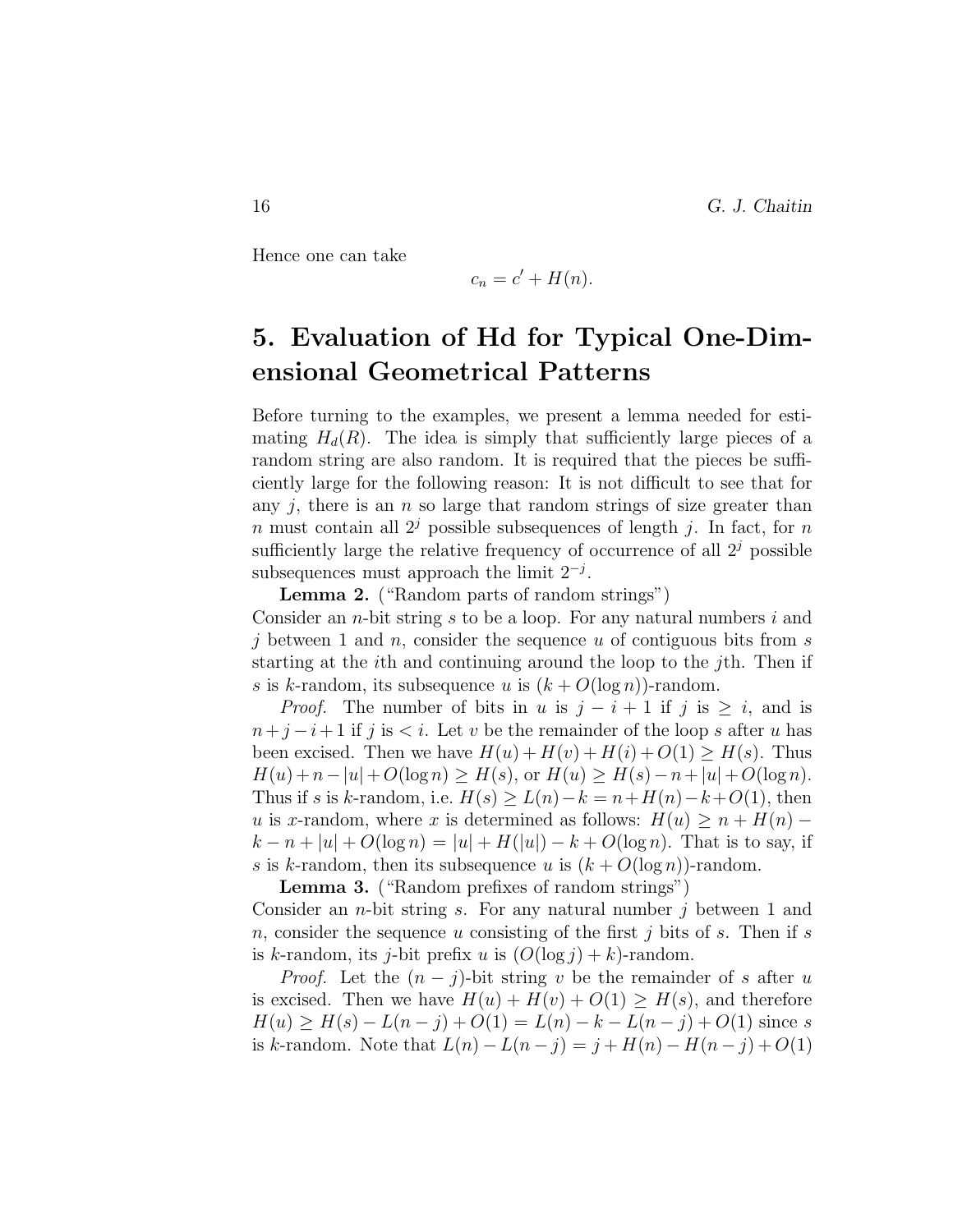$= j + O(\log j)$ , by the smoothness property (2) of H. Hence  $H(u) \geq$  $j + O(\log j) - k$ . Thus if u is x-random (x as small as possible), we have  $L(j)-x = j+O(\log j)-x \geq j+O(\log j)-k$ . Hence  $x \leq O(\log j)+k$ .

**Remark.** Conversely, any random *n*-bit string can be extended by concatenating  $k$  bits to it in such a manner that the result is a random  $(n + k)$ -bit string. We shall not use this converse result, but it is included here for the sake of completeness.

**Lemma 4.** ("Random extensions of random strings") Assume the string  $s$  is x-random. Consider a natural number  $k$ . Then there is a k-bit string e such that se is y-random, as long as  $k, x$ , and y satisfy a condition of the following form:

$$
y \ge x + O(\log x) + O(\log k).
$$

Proof. Assume on the contrary that the x-random string s has no y-random k-bit extension and  $y \ge x + O(\log x) + O(\log k)$ , i.e. x  $y + O(\log y) + O(\log k)$ . From this assumption we shall derive a contradiction by using the fact that most strings of any particular size are y-random, i.e. the fraction of them that are y-random is at least

$$
1 - 2^{-y + O(1)}.
$$

It follows that the fraction of  $|s|$ -bit strings which have no y-random k-bit extension is less than

$$
2^{-y+O(1)}.
$$

Since by hypothesis no k-bit extension of s is y-random, we can uniquely determine s if we are given y and k and the ordinal number of the position of s in {the set of all |s|-bit strings which have no y-random k-bit extension} expressed as an  $(|s| - y + O(1))$ -bit string. Hence  $H(s)$ is less than  $L(|s| - y + O(1)) + H(y) + H(k) + O(1)$ . In as much as  $L(n)$  $= n + H(n) + O(1)$  and  $|H(n) - H(m)| = O(\log |n - m|)$ , it follows that  $H(s)$  is less than  $L(|s|) - [y + O(\log y) + O(\log k)]$ . Since s is by assumption x-random, i.e.  $H(s) \geq L(|s|) - x$ , we obtain a lower bound on x of the form  $y + O(\log y) + O(\log k)$ , which contradicts our original assumption that  $x < y + O(\log y) + O(\log k)$ .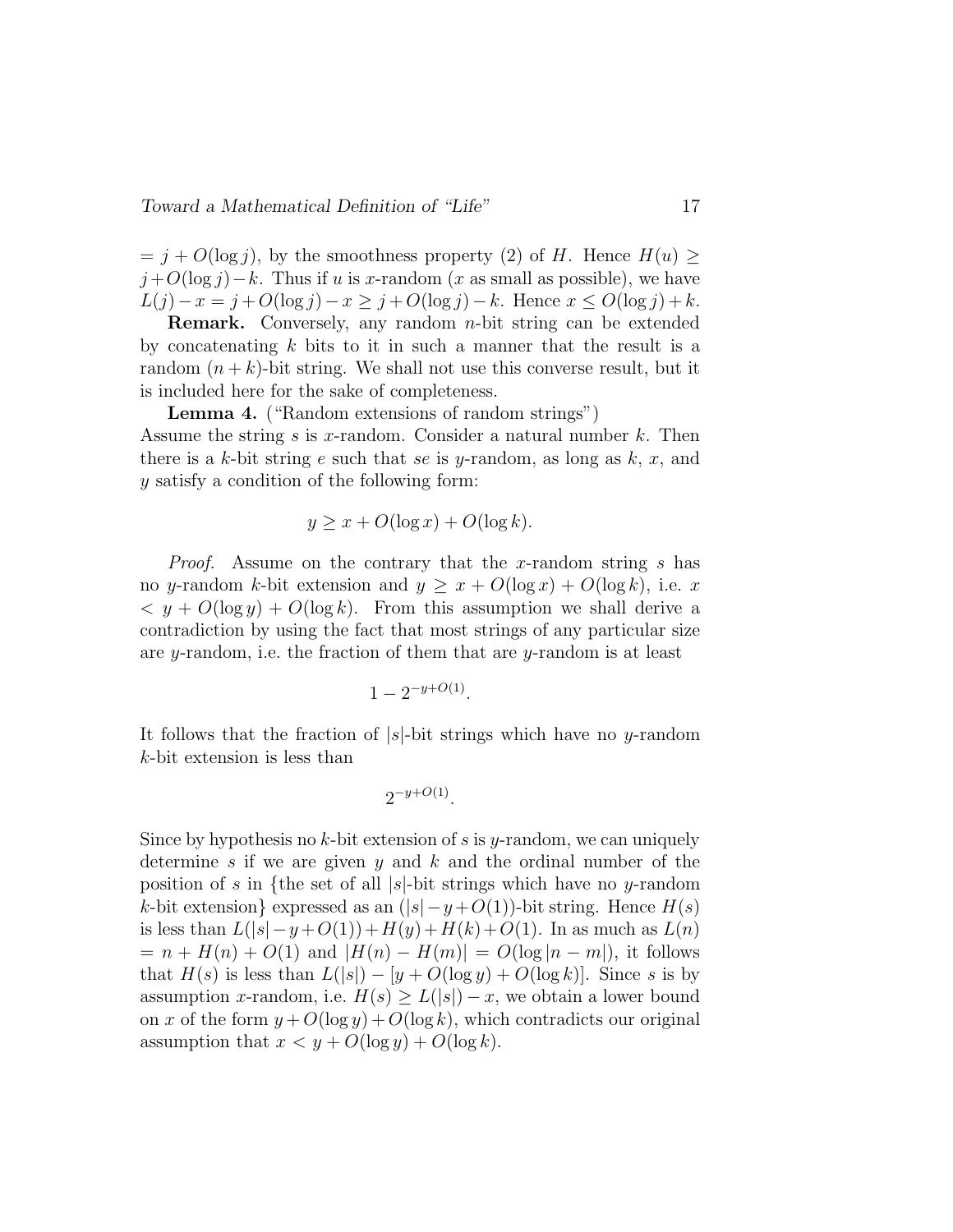**Theorem 1.** ("Gas")

Suppose that the region R is an  $O(\log n)$ -random n-bit string. Consider  $d = n/k$ , where *n* is large, and *k* is fixed and greater than zero. Then

$$
H(R) = n + O(\log n)
$$
, and  $H_d(R) = H(R) + O(\log H(R))$ .

Proof that  $H_d(R) \leq H(R) + O(\log H(R))$ Let  $\beta$  be concatenation of tuples of strings, i.e.

$$
\beta(\bigsqcup_{i\leq k} R_i) = R_0 R_1 R_2 \dots R_k.
$$

Note that

$$
H(\beta(\bigsqcup_{i\leq k} R_i)|\bigsqcup_{i\leq k} R_i) = O(1).
$$

Divide R into k successive strings of size floor( $|R|/k$ ), with one (possibly null) string of size less than  $k$  left over at the end. Taking this choice of partition  $\Box R_i$  in the definition of  $H_d(R)$ , and using the fact that  $H(s)$  $\leq$   $|s| + O(\log |s|)$ , we see that

$$
H_d(R) \leq O(1) + H(k+1) + \sum_{i \leq k} \{|R_i| + O(\log |R_i|)\}
$$
  
\n
$$
\leq O(1) + n + (k+2)O(\log n)
$$
  
\n
$$
= n + O(\log n).
$$

Proof that  $H_d(R) \geq H(R) + O(\log H(R))$ 

This follows immediately from the fact that  $H_{|R|}(R) = H(R) + O(1)$ and  $H_d(R)$  increases monotonically as d decreases.

**Theorem 2.** ("Crystal")

Suppose that the region R is an *n*-bit string consisting entirely of 1's, and that the base-two numeral for n is  $O(\log \log n)$ -random. Consider  $d = n/k$ , where *n* is large, and *k* is fixed and greater than zero. Then

$$
H(R) = \log n + O(\log \log n), \text{ and } H_d(R) = H(R) + O(\log H(R)).
$$

Proof that  $H_d(R) \leq H(R) + O(\log H(R))$ 

If one considers using the concatenation function  $\beta$  for assembly as was done in the proof of Theorem 1, and notes that  $H(1^n) = H(n) +$  $O(1)$ , one sees that it is sufficient to partition the natural number n into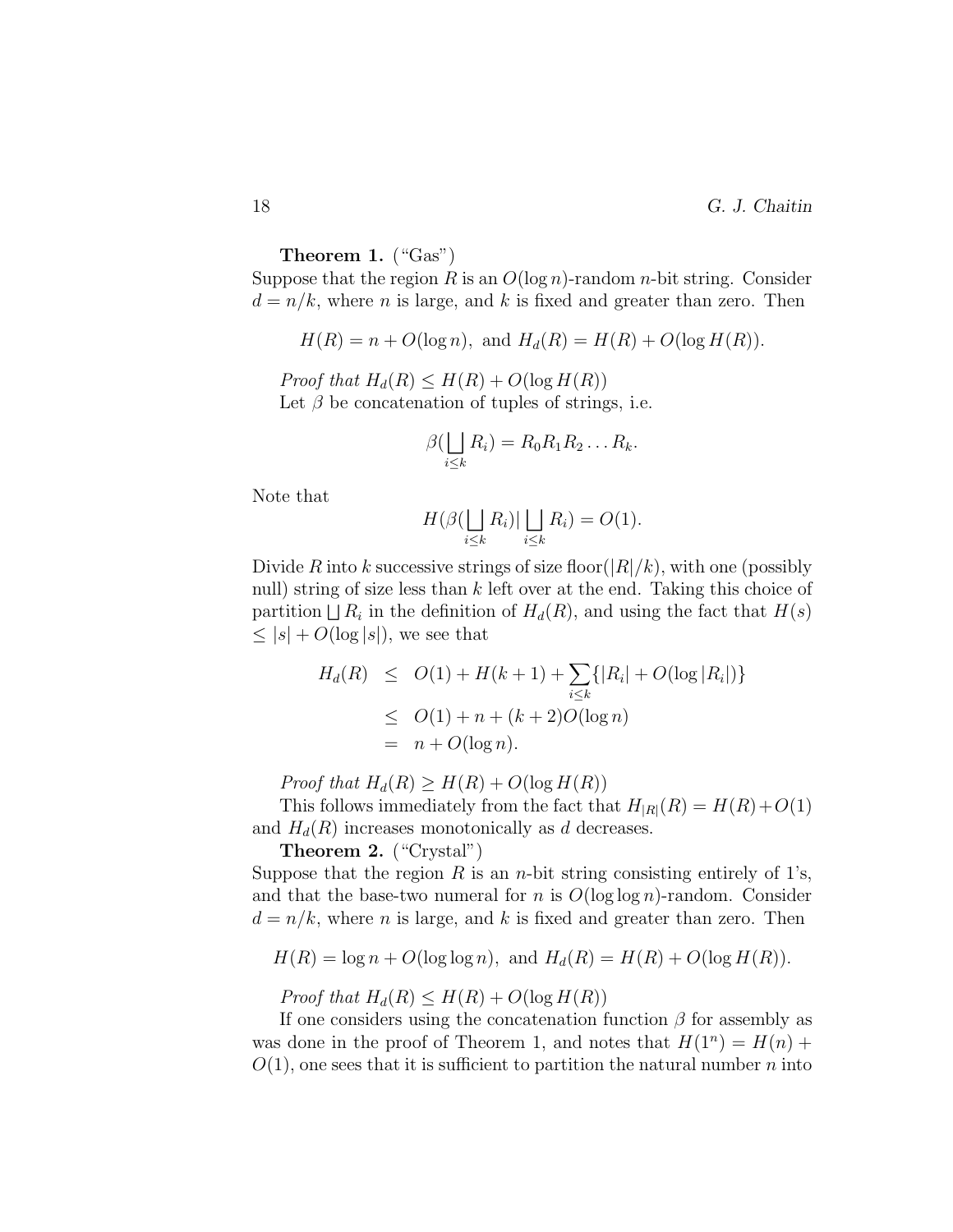$O(k)$  summands none of which is greater than  $n/k$  in such a manner that  $H(n) + O(\log \log n)$  upper bounds the sum of the complexities of the summands. Division into equal size pieces will not do, because  $H(\text{floor}(n/k)) = H(n) + O(1)$ , and one only gets an upper bound of  $kH(n) + O(1)$ . It is necessary to proceed as follows: Let m be the greatest natural number such that  $2^m \leq n/k$ . And let p be the smallest natural number such that  $2^p > n$ . By converting *n* to base-two notation, one can express n as the sum of  $\leq p$  distinct non-negative powers of two. Divide all these powers of two into two groups: those that are less than  $2^m$  and those that are greater than or equal to  $2^m$ . Let f be the sum of all the powers in the first group. f is  $\lt 2^m \leq n/k$ . Let s be the sum of all the powers in the second group. s is a multiple of  $2^m$ ; in fact, it is of the form  $t2^m$  with  $t = O(k)$ . Thus  $n = f + s = f + t2^m$ , where  $f \leq n/k$ ,  $2^m \leq n/k$ , and  $t = O(k)$ . The complexity of  $2^m$  is  $H(m) + O(1)$  $= O(\log m) = O(\log \log n)$ . Thus the sum of the complexities of the t summands  $2^m$  is also  $O(\log \log n)$ . Moreover, f when expressed in base-two notation has  $\log k + O(1)$  fewer bit positions on the left than n does. Hence the complexity of f is  $H(n) + O(1)$ . In summary, we have  $O(k)$  quantities  $n_i$  with the following properties:

$$
n = \sum n_i, \ \ n_i \le n/k, \ \ \sum H(n_i) \le H(n) + O(\log \log n).
$$

Thus  $H_d(R) \leq H(R) + O(\log H(R)).$ 

Proof that  $H_d(R) \geq H(R) + O(\log H(R))$ 

This follows immediately from the fact that  $H_{|R|}(R) = H(R) + O(1)$ and  $H_d(R)$  increases monotonically as d decreases.

**Theorem 3.** ("Twins")

For convenience assume *n* is even. Suppose that the region R consists of two repetitions of an  $O(\log n)$ -random  $n/2$ -bit string u. Consider  $d = n/k$ , where n is large, and k is fixed and greater than unity. Then

$$
H(R) = n/2 + O(\log n), \text{ and } H_d(R) = 2H(R) + O(\log H(R)).
$$

Proof that  $H_d(R) \leq 2H(R) + O(\log H(R))$ 

The reasoning is the same as in the case of the "gas" (Theorem 1). Partition R into k successive strings of size floor( $|R|/k$ ), with one (possibly null) string of size less than  $k$  left over at the end.

Proof that  $H_d(R) \geq 2H(R) + O(\log H(R))$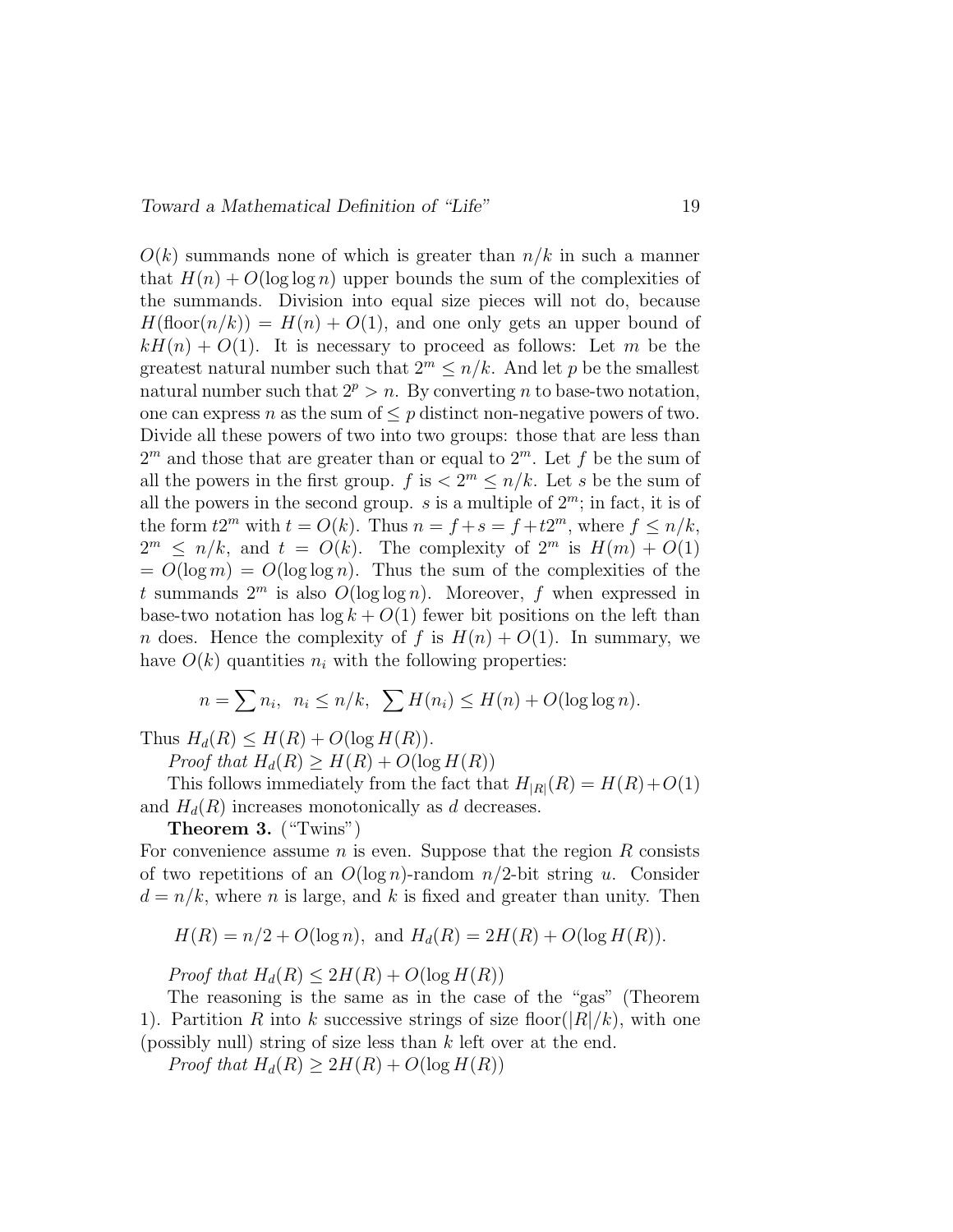By the definition of  $H_d(R)$ , there is a partition  $\bigcup R_i$  of R into nonoverlapping regions which has the property that

$$
H_d(R) = \alpha + \sum H(R_i), \ \alpha = H(R|\bigsqcup R_i) + H(k), \ |R_i| \leq d.
$$

Classify the non-null  $R_i$  into three mutually exclusive sets  $A, B$ , and C: A is the set of all non-null  $R_i$  which come from the left half of R ("the first twin"), B is the (empty or singleton) set of all non-null  $R_i$ which come from both halves of R ("straddles the twins"), and C is the set of all non-null  $R_i$  which come from the right half of R ("the second twin"). Let  $A'$ ,  $B'$ , and  $C'$  be the sets of indices i of the regions  $R_i$  in A, B, and C, respectively. And let  $A''$ ,  $B''$ , and  $C''$  be the three portions of  $R$  which contained the pieces in  $A$ ,  $B$ , and  $C$ , respectively. Using the idea of Lemma 1, one sees that

$$
H(A'') \leq O(1) + H(\#(A)) + \sum_{i \in A'} H(R_i),
$$
  
\n
$$
H(B'') \leq O(1) + H(\#(B)) + \sum_{i \in B'} H(R_i),
$$
  
\n
$$
H(C'') \leq O(1) + H(\#(C)) + \sum_{i \in C'} H(R_i).
$$

Here  $\#$  denotes the cardinality of a set. Now  $A'', B''$ , and  $C''$  are each a substring of an  $O(\log n)$ -random  $n/2$ -bit string. This assertion holds for  $B''$  for the following two reasons: the  $n/2$ -bit string is considered to be a loop, and  $|B''| \leq d = n/k \leq n/2$  since k is assumed to be greater than 1. Hence, applying Lemma 2, one obtains the following inequalities:

$$
|A''| + O(\log n) \leq H(A''),
$$
  
\n
$$
|B''| + O(\log n) \leq H(B''),
$$
  
\n
$$
|C''| + O(\log n) \leq H(C'').
$$

Adding both of the above sets of three inequalities and using the facts that

$$
|A''| + |B''| + |C''| = |R| = n, \quad \#(A) \le n/2, \quad \#(B) \le 1, \quad \#(C) \le n/2,
$$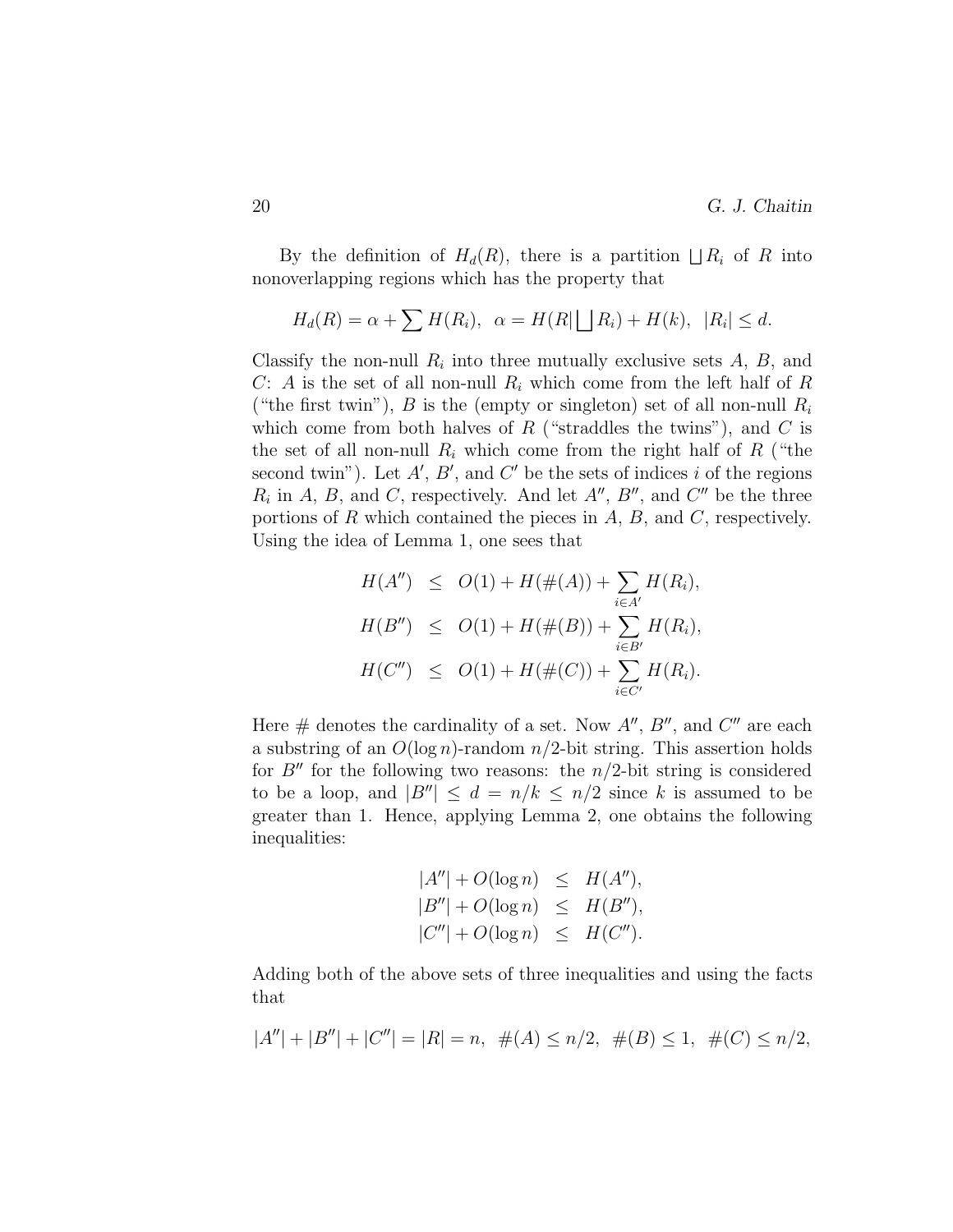and that  $H(m) = O(\log m)$ , one sees that

$$
n + O(\log n) \leq H(A'') + H(B'') + H(C'')
$$
  
\n
$$
\leq O(1) + H(\#(A)) + H(\#(B)) + H(\#(C)) +
$$
  
\n
$$
\sum \{H(R_i) : i \in A' \cup B' \cup C'\}
$$
  
\n
$$
\leq O(\log n) + \sum H(R_i).
$$

Hence

$$
H_d(R) \ge \sum H(R_i) \ge n + O(\log n) = 2H(R) + O(\log H(R)).
$$

**Theorem 4.** ("Bilateral Symmetry")

For convenience assume  $n$  is even. Suppose that the region  $R$  consists of an  $O(\log n)$ -random  $n/2$ -bit string u concatenated with its reversal. Consider  $d = n/k$ , where n is large, and k is fixed and greater than zero. Then

 $H(R) = n/2 + O(\log n)$ , and  $H_d(R) = (2 - k^{-1})H(R) + O(\log H(R))$ .

Proof. The proof is along the lines of that of Theorem 3, with one new idea. In the previous proof we considered  $B''$  which is the region  $R_i$  in the partition of R that straddles R's midpoint. Before  $B''$ was  $O(\log |R|)$ -random, but now it can be compressed into a program about half its size, i.e. about  $|B''|/2$  bits long. Hence the maximum departure from randomness for B'' is for it to only be  $O(\log |R|)$  +  $(|R|/2k)$ -random, and this is attained by making  $B''$  as large as possible and having its midpoint coincide with that of R.

**Theorem 5.** ("Hierarchy")

For convenience assume  $n$  is a power of two. Suppose that the region R is constructed in the following fashion. Consider an  $O(1)$ -random  $log n$ -bit string s. Start with the one-bit string 1, and successively concatenate the string with itself or with its bit by bit complement, so that its size doubles at each stage. At the ith stage, the string or its complement is chosen depending on whether the *i*th bit of s is a 0 or a 1, respectively. Consider the resulting *n*-bit string R and  $d = n/k$ , where  $n$  is large, and  $k$  is fixed and greater than zero. Then

$$
H(R) = \log n + O(\log \log n), \text{ and } H_d(R) = kH(R) + O(\log H(R)).
$$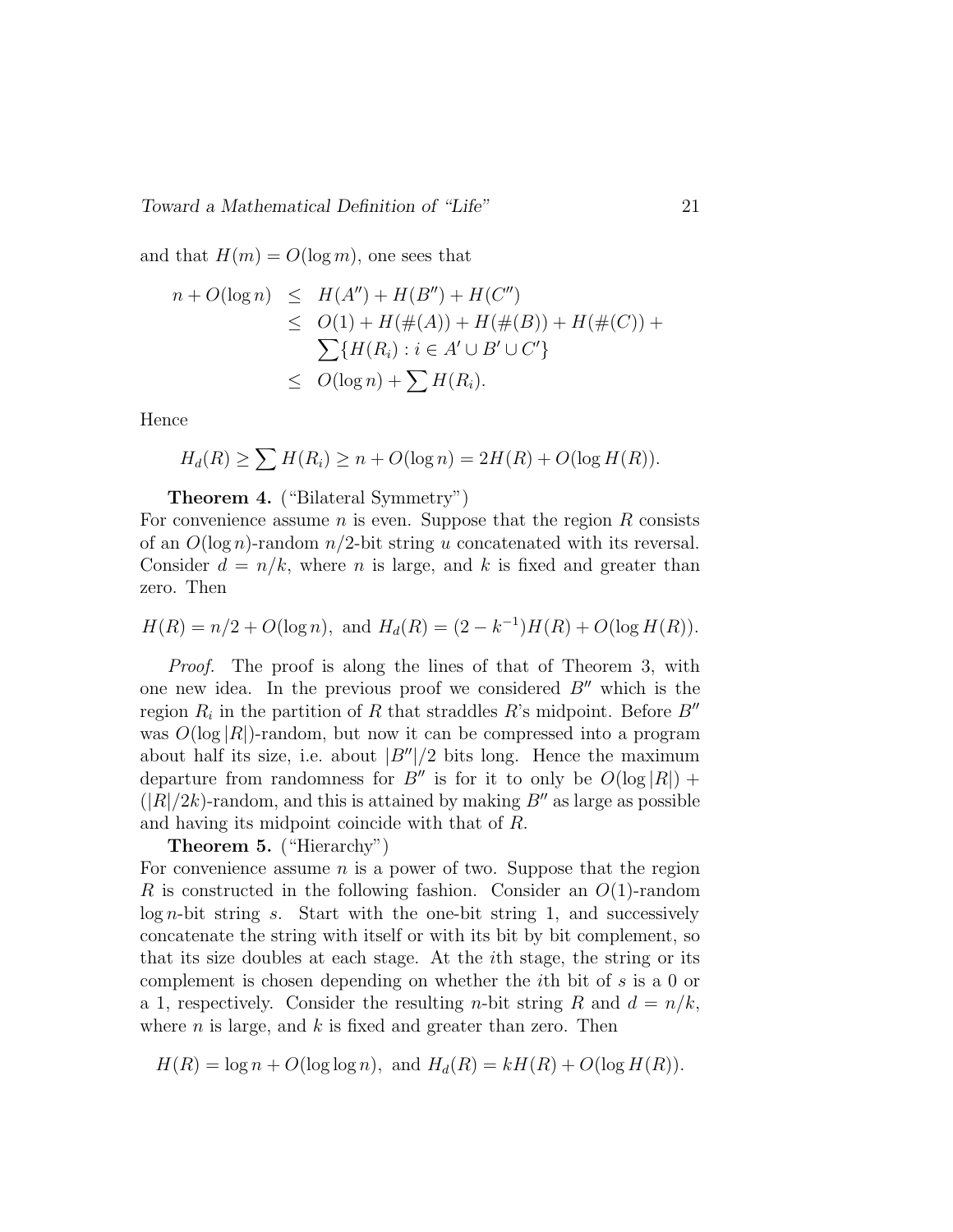Proof that  $H_d(R) \leq kH(R) + O(\log H(R))$ 

The reasoning is similar to the case of the upper bounds on  $H_d(R)$ in Theorems 1 and 3. Partition  $R$  into  $k$  successive strings of size floor( $|R|/k$ ), with one (possibly null) string of size less than k left over at the end.

Proof that  $H_d(R) \geq kH(R) + O(\log H(R))$ 

Proceeding as in the proof of Theorem 3, one considers a partition  $\Box R_i$  of R that realizes  $H_d(R)$ . Using Lemma 3, one can easily see that the following lower bound holds for any substring  $R_i$  of R:

$$
H(R_i) \ge \max\{1, \log |R_i| - c \log \log |R_i|\}.
$$

The max  $\{1,\ldots\}$  is because H is always greater than or equal to unity; otherwise U would have only a single output. Hence the following expression is a lower bound on  $H_d(R)$ :

$$
\sum \Phi(|R_i|),\tag{7}
$$

where

$$
\Phi(x) = \max\{1, \log x - c \log \log x\}, \ \sum |R_i| = |R| = n, \ |R_i| \le d.
$$

It follows that one obtains a lower bound on (7) and thus on  $H_d(R)$  by solving the following minimization problem: Minimize

$$
\sum \Phi(n_i) \tag{8}
$$

subject to the following constraints:

$$
\sum n_i = n, \ n_i \le n/k, \ n \text{ large}, \ k \text{ fixed}.
$$

Now to do the minimization. Note that as x goes to infinity,  $\Phi(x)/x$ goes to the limit zero. Furthermore, the limit is never attained, i.e.  $\Phi(x)/x$  is never equal to zero. Moreover, for x and y sufficiently large and x less than  $y, \Phi(x)/x$  is greater than  $\Phi(y)/y$ . It follows that a sum of the form  $(8)$  with the  $n_i$  constrained as indicated is minimized by making the  $n_i$  as large as possible. Clearly this is achieved by taking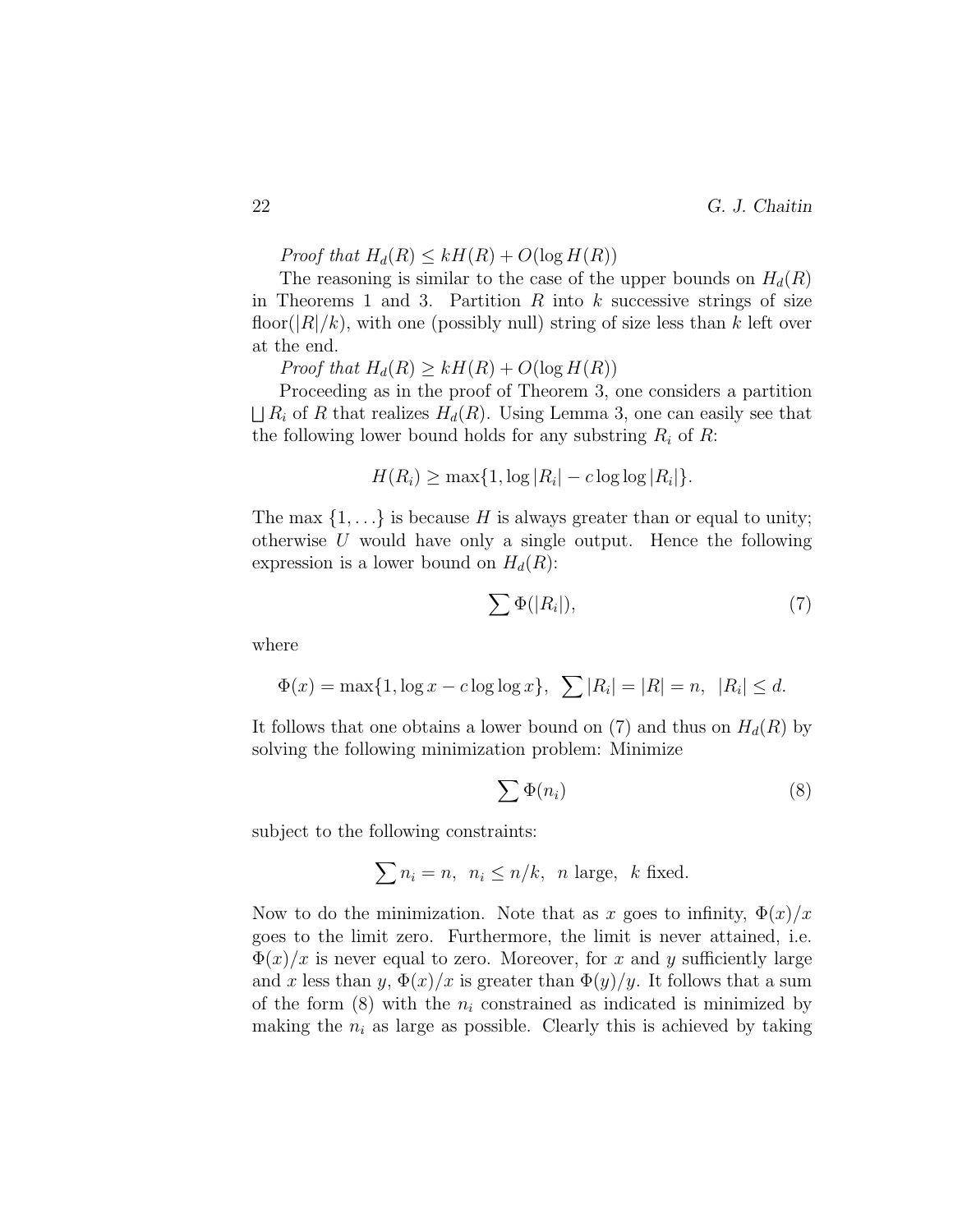all but one of the  $n_i$  equal to floor $(n/k)$ , with the last  $n_i$  equal to remainder $(n/k)$ . For this choice of  $n<sub>i</sub>$  the value of (8) is

$$
k[\log n + O(\log \log n)] + \Phi(\text{remainder}(n/k))
$$
  
=  $k \log n + O(\log \log n)$   
=  $kH(R) + O(\log H(R)).$ 

**Theorem 6.** For convenience assume *n* is a perfect square. Suppose that the region R is an n-bit string consisting of  $\sqrt{n}$  repetitions of an  $O(\log n)$ -random  $\sqrt{n}$  bit string u. Consider  $d = n/k$ , where n is large, and  $k$  is fixed and greater than zero. Then

$$
H(R) = \sqrt{n} + O(\log n), \text{ and } H_d(R) = kH(R) + O(\log H(R)).
$$

Proof that  $H_d(R) \leq kH(R) + O(\log H(R))$ 

The reasoning is identical to the case of the upper bound on  $H_d(R)$ in Theorem 5.

Proof that  $H_d(R) \geq kH(R) + O(\log H(R))$ 

Proceeding as in the proof of Theorem 5, one considers a partition  $\Box R_i$  of R that realizes  $H_d(R)$ . Using Lemma 2, one can easily see that the following lower bound holds for any substring  $R_i$  of  $R$ :

$$
H(R_i) \ge \max\{1, -c \log n + \min\{\sqrt{n}, |R_i|\}\}.
$$

Hence the following expression is a lower bound on  $H_d(R)$ :

$$
\sum \Phi_n(|R_i|),\tag{9}
$$

where

$$
\Phi_n(x) = \max\{1, -c\log n + \min\{\sqrt{n}, x\}\}, \sum |R_i| = |R| = n, |R_i| \le d.
$$

It follows that one obtains a lower bound on (9) and thus on  $H_d(R)$  by solving the following minimization problem: Minimize

$$
\sum \Phi_n(n_i) \tag{10}
$$

subject to the following constraints:

$$
\sum n_i = n, \ n_i \le n/k, \ n \text{ large}, \ k \text{ fixed}.
$$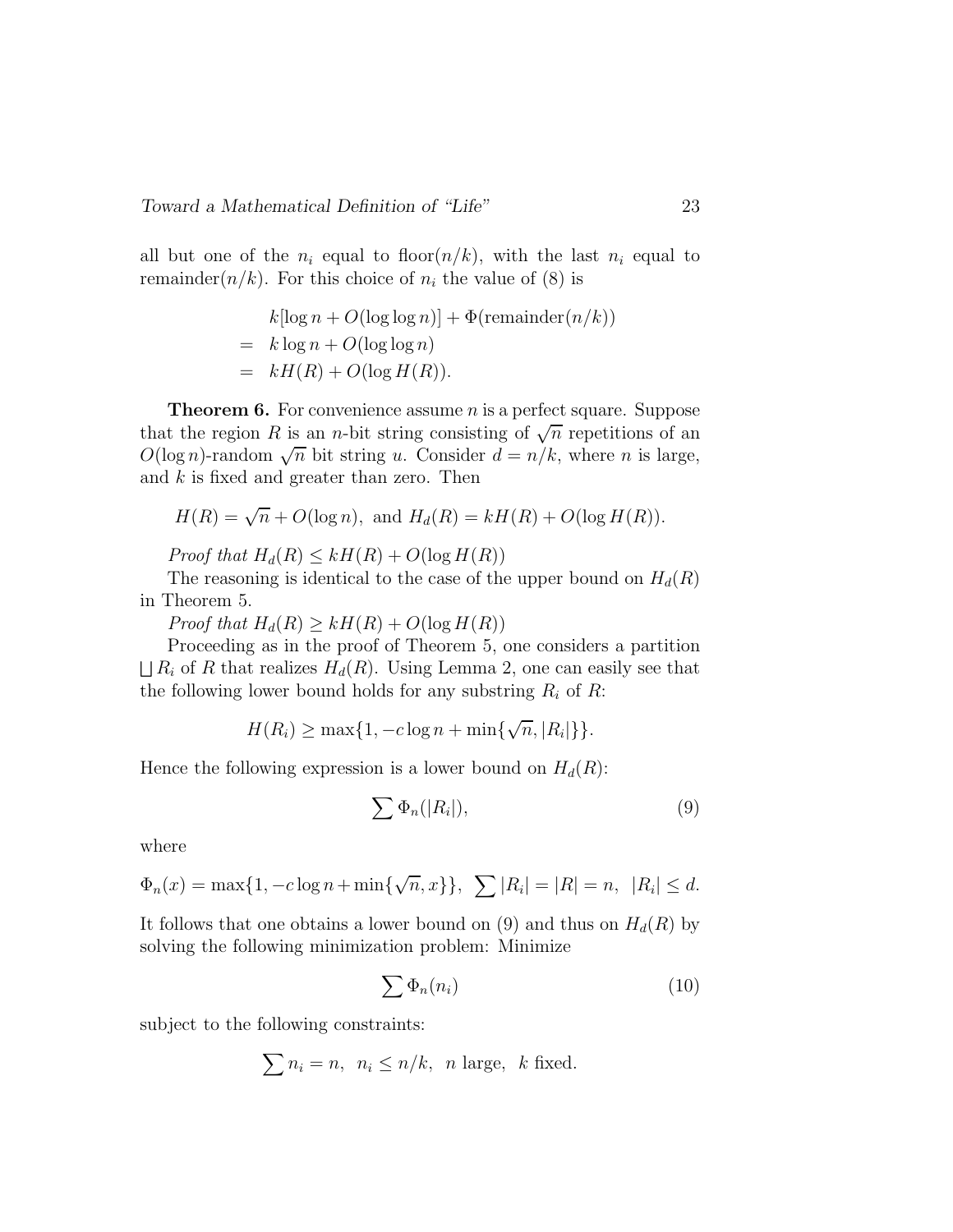Now to do the minimization. Consider  $\Phi_n(x)/x$  as x goes from 1 to n. It is easy to see that this ratio is much smaller, on the order of  $1/\sqrt{n}$ , for x near to n than it is for x anywhere else in the interval from 1 to n. Also, for x and y both greater than  $\sqrt{n}$  and x less than y,  $\Phi_n(x)/x$  is greater than  $\Phi_n(y)/y$ . It follows that a sum of the form (10) with the  $n_i$  constrained as indicated is minimized by making the  $n_i$  as large as possible. Clearly this is achieved by taking all but one of the  $n_i$  equal to floor( $n/k$ ), with the last  $n_i$  equal to remainder( $n/k$ ). For this choice of  $n_i$  the value of (10) is

$$
k[\sqrt{n} + O(\log n)] + \Phi_n(\text{remainder}(n/k))
$$
  
=  $k\sqrt{n} + O(\log n)$   
=  $kH(R) + O(\log H(R)).$ 

### **6. Determining Boundaries of Geometrical Patterns**

What happens to the structures of Theorems 3 to 6 if they are imbedded in a gas or crystal, i.e. in a random or constant 0 background? And what about scenes with several independent structures imbedded in them—do their degrees of organization sum together? Is our definition sufficiently robust to work properly in these circumstances?

This raises the issue of determining the boundaries of structures. It is easy to pick out the hierarchy of Theorem 5 from an unstructured background. Any two "spheres" of diameter  $\delta$  will have a high mutual information given  $\delta^*$  if and only if they are both in the hierarchy instead of in the background. Here we are using the notion of the mutual information of X and Y given Z, which is denoted  $H(X:Y|Z)$ , and is defined to be  $H(X|Z) + H(Y|Z) - H(\langle X, Y \rangle |Z)$ . The special case of this concept that we are interested in, however, can be expressed more simply: for if X and Y are both strings of length n, then it can be shown that  $H(X: Y | n^*) = H(X | Y) - H(n)$ . This is done by using the decomposition  $(4)$  and the fact that since X and Y are both of length n,  $H(\langle n, X \rangle) = H(X) + O(1)$ ,  $H(\langle n, Y \rangle) = H(Y) + O(1)$ , and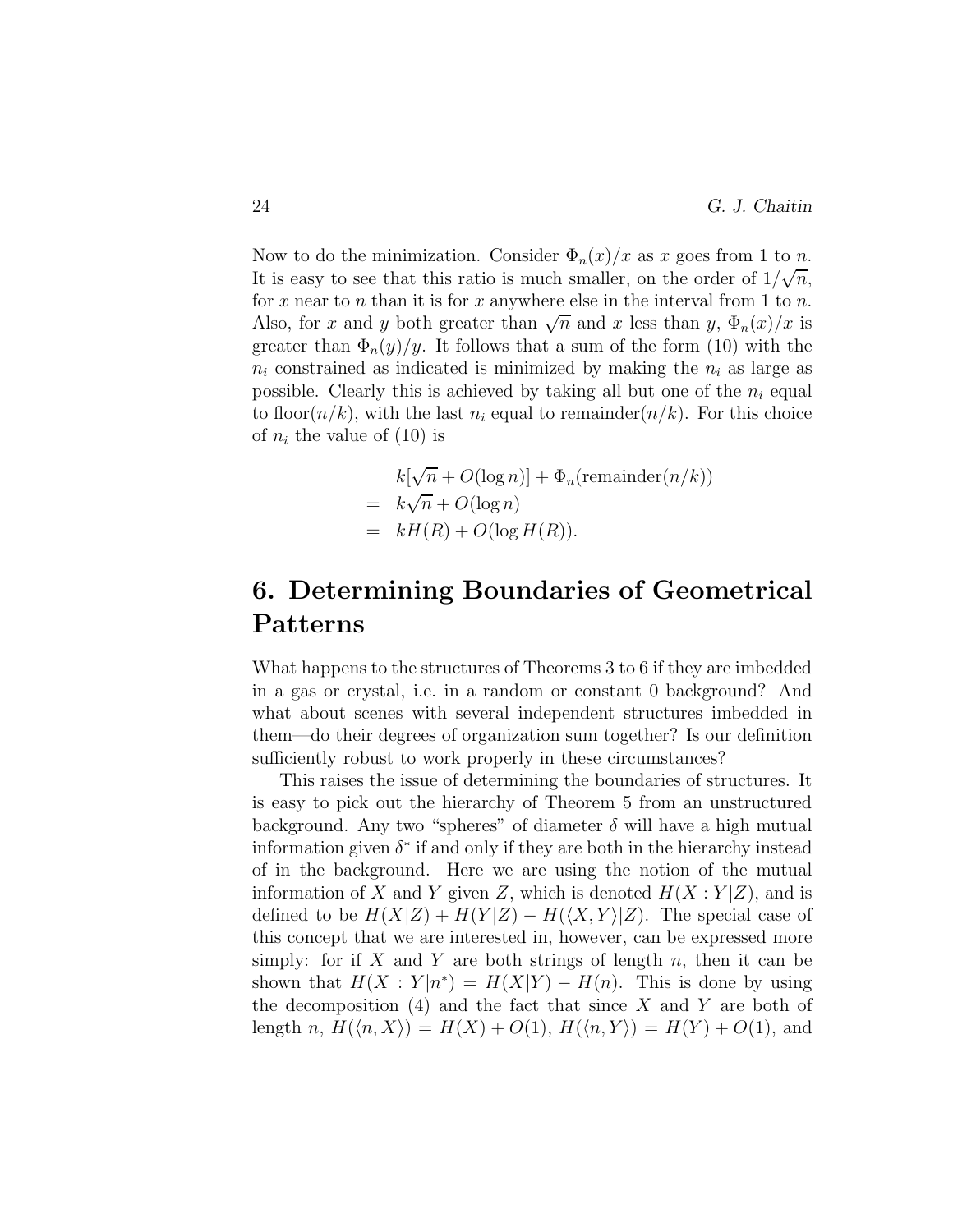*Toward a Mathematical Definition of "Life"* 25

$$
H(\langle n, \langle X, Y \rangle) = H(\langle X, Y \rangle) + O(1), \text{ and thus}
$$
  
\n
$$
H(X|n^*) = H(X) - H(n) + O(1),
$$
  
\n
$$
H(Y|n^*) = H(Y) - H(n) + O(1),
$$
  
\n
$$
H(\langle X, Y \rangle | n^*) = H(\langle X, Y \rangle) - H(n) + O(1)
$$

How can one dissect a structure from a comparatively unorganized background in the other cases, the structures of Theorems 3, 4, and 6? The following definition is an attempt to provide a tool for doing this: An  $\epsilon$ ,  $\delta$ -pattern R is a maximal region ("maximal" means not extensible, not contained in a bigger region R' which is also an  $\epsilon$ ,  $\delta$ -pattern) with the property that for any  $\delta$ -diameter sphere  $R_1$  in R there is a disjoint δ-diameter sphere  $R_2$  in R such that

$$
H(R_1: R_2|\delta^*) \ge \epsilon.
$$

The following questions immediately arise: What is the probability of having an  $\epsilon$ ,  $\delta$ -pattern in an *n*-bit string, i.e. what proportion of the n-bit strings contain an  $\epsilon$ ,  $\delta$ -pattern? This is similar to asking what is the probability that an  $n$ -bit string  $s$  satisfies

$$
H_{n/k}(s) - H(s) > x.
$$

A small upper bound on the latter probability can be derived from Theorem 1.

## **7. Two and Higher Dimension Geometrical Patterns**

We make a few brief remarks.

In the general case, to say that a geometrical object  $O$  is "random" means  $H(O|\text{shape}(O)^*) \approx \text{volume}(O)$ , or  $H(O) \approx \text{volume}(O) +$  $H(\text{shape}(O))$ . Here shape(O) denotes the object O with all the 1's that it contains in its unit cubes changed to 0's. Here are some examples: A random  $n$  by  $n$  square has complexity

$$
n^2 + H(n) + O(1).
$$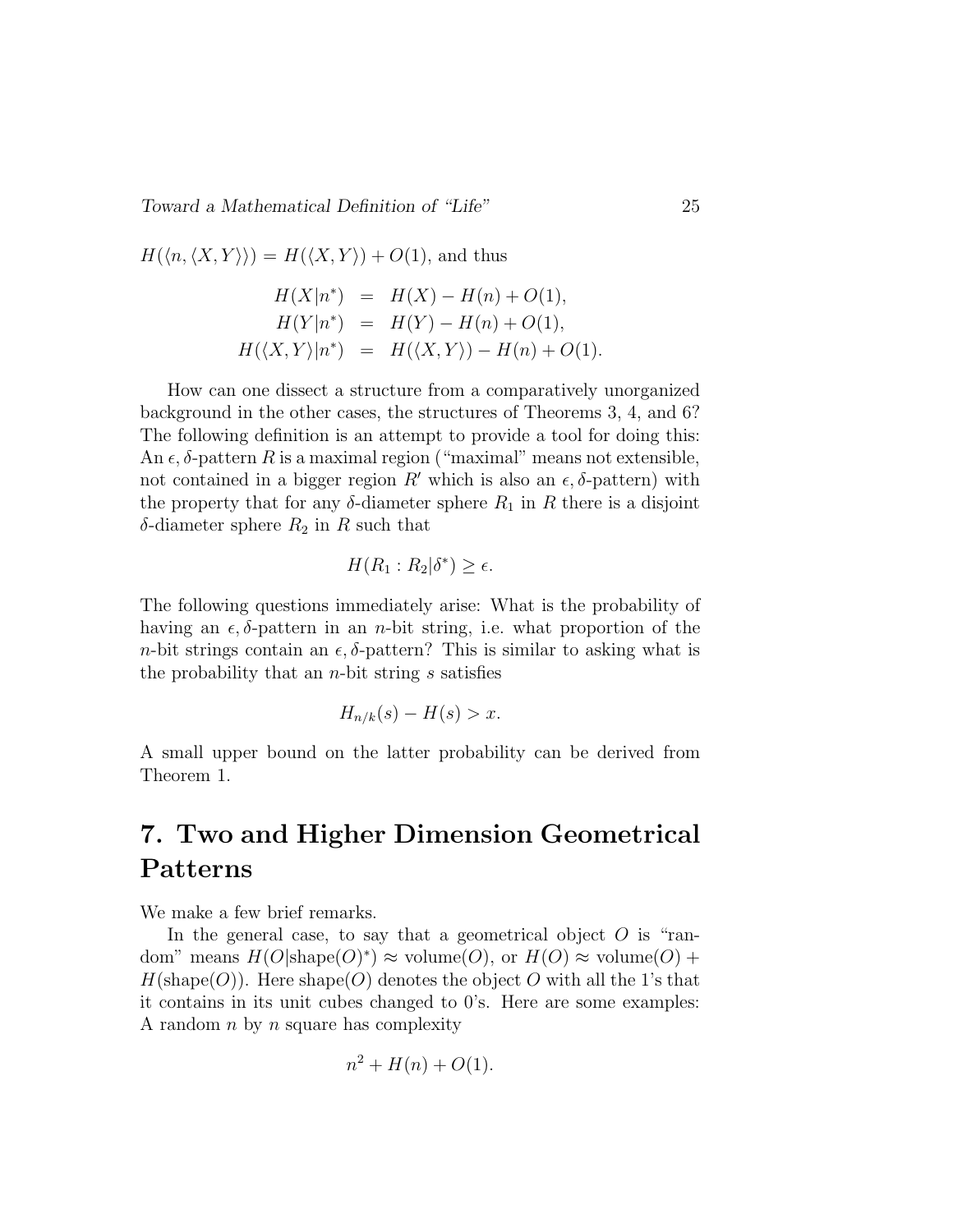A random n by m rectangle doesn't have complexity  $nm + H(n)$  +  $H(m) + O(1)$ , for if  $m = n$  this states that a random n by n square has complexity

$$
n^2 + 2H(n) + O(1),
$$

which is false. Instead a random n by  $m$  rectangle has complexity  $nm + H(\langle n,m \rangle) + O(1) = nm + H(n) + H(m|n^*) + O(1)$ , which gives the right answer for  $m = n$ , since  $H(n|n^*) = O(1)$ . One can show that most n by m rectangles have complexity  $nm + H(\langle n,m \rangle) + O(1)$ , and less than two raised to the  $nm - k + O(1)$  have complexity less than  $nm + H(\langle n,m \rangle) - k.$ 

Here is a two-dimensional version of Lemma 2: Any large chunk of a random square which has a shape that is easy to describe, must itself be random.

#### **8. Common Information**

We should mention some new concepts that are closely related to the notion of mutual information. They are called measures of common information. Here are three different expressions defining the common information content of two strings X and Y. In them the parameter  $\epsilon$ denotes a small tolerance, and as before  $H(X:Y|Z)$  denotes  $H(X|Z)+$  $H(Y|Z) - H(\langle X, Y \rangle |Z).$ 

$$
\max\{H(Z) : H(Z|X^*) < \epsilon \& H(Z|Y^*) < \epsilon\}
$$
  
\n
$$
\min\{H(\langle X, Y \rangle : Z) : H(X : Y|Z^*) < \epsilon\}
$$
  
\n
$$
\min\{H(Z) : H(X : Y|Z^*) < \epsilon\}
$$

Thus the first expression for the common information of two strings defines it to be the maximum information content of a string that can be extracted easily from both, the second defines it to be the minimum of the mutual information of the given strings and any string in the light of which the given strings look nearly independent, and the third defines it to be the minimum information content of a string in the light of which the given strings appear nearly independent. Essentially these definitions of common information are given in [17–19]. [17] considers an algorithmic formulation of its common information measure, while [18] and [19] deal exclusively with the classical ensemble setting.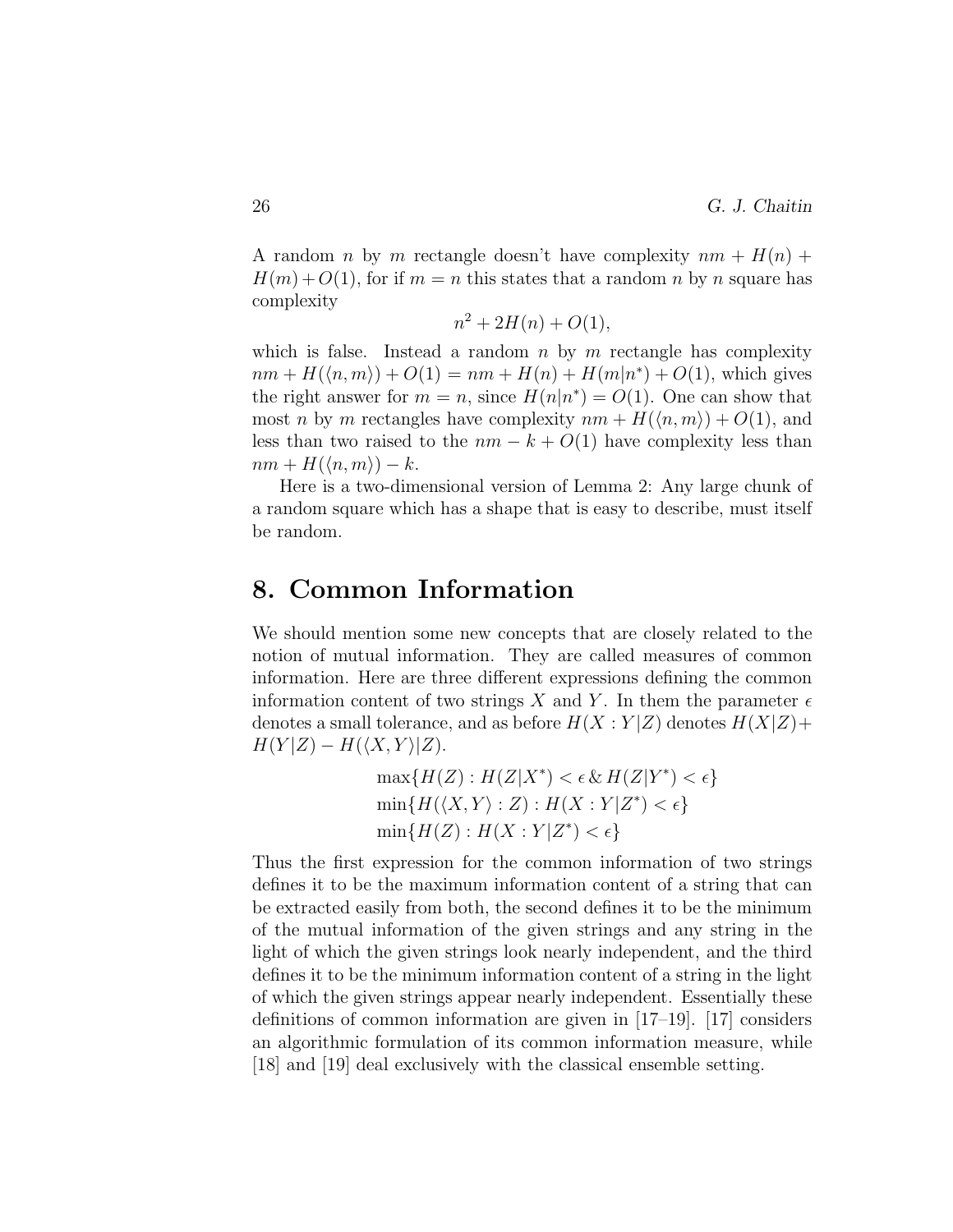### **Appendix 1: Errors in [5]**

... The definition of the d-diameter complexity given in [5] has a basic flaw which invalidates the entries for  $R = R_2, R_3$ , and  $R_4$  and  $d = n/k$ in the table in [5]: It is insensitive to changes in the diameter  $d \dots$ 

There is also another error in the table in [5], even if we forget the flaw in the definition of the d-diameter complexity. The entry for the crystal is wrong, and should read  $\log n$  rather than  $k \log n$  (see Theorem 2 in Section 5 of this paper).

## **Appendix 2: An Information-Theoretic Proof That There Are Infinitely Many Primes**

It is of methodological interest to use widely differing techniques in elementary proofs of Euclid's theorem that there are infinitely many primes. For example, see Chapter II of Hardy and Wright [20], and also [21–23]. Recently Billingsley [24] has given an information-theoretic proof of Euclid's theorem. The purpose of this appendix is to point out that there is an information-theoretic proof of Euclid's theorem that utilizes ideas from algorithmic information theory instead of the classical measure-theoretic setting employed by Billingsley. We consider the algorithmic entropy  $H(n)$ , which applies to individual natural numbers n instead of to ensembles.

The proof is by *reductio ad absurdum*. Suppose on the contrary that there are only finitely many primes  $p_1, \ldots, p_k$ . Then one way to specify algorithmically an arbitrary natural number

$$
n=\prod p_i^{e_i}
$$

is by giving the k-tuple  $\langle e_1,\ldots,e_k \rangle$  of exponents in any of its prime factorizations (we pretend not to know that the prime factorization is unique). Thus we have

$$
H(n) \le H(\langle e_1, \ldots, e_k \rangle) + O(1).
$$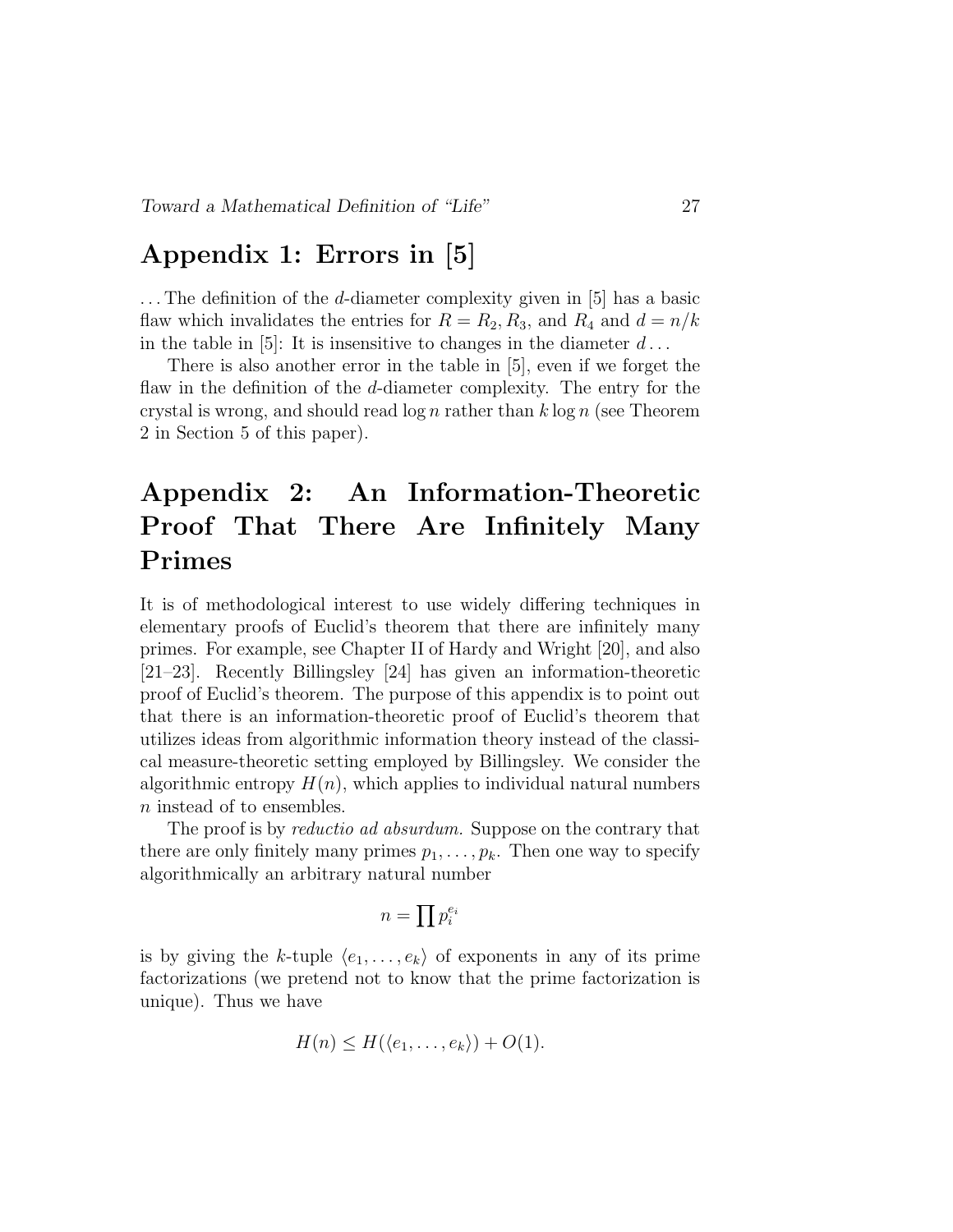By the subadditivity of algorithmic entropy we have

$$
H(n) \le \sum H(e_i) + O(1).
$$

Let us examine this inequality. Most  $n$  are algorithmically random and so the left-hand side is usually  $\log n + O(\log \log n)$ . As for the right-hand side, since

$$
n \ge p_i^{e_i} \ge 2^{e_i},
$$

each  $e_i$  is  $\leq \log n$ . Thus  $H(e_i) \leq \log \log n + O(\log \log \log n)$ . So for random  $n$  we have

$$
\log n + O(\log \log n) \le k[\log \log n + O(\log \log \log n)],
$$

where  $k$  is the assumed finite number of primes. This last inequality is false for large n, as it assuredly is not the case that  $\log n = O(\log \log n)$ . Thus our initial assumption that there are only k primes is refuted, and there must in fact be infinitely many primes.

This proof is merely a formalization of the observation that if there were only finitely many primes, the prime factorization of a number would usually be a much more compact representation for it than its base-two numeral, which is absurd. This proof appears, formulated as a counting argument, in Section 2.6 of the 1938 edition of Hardy and Wright [20]; we believe that it is also quite natural to present it in an information-theoretic setting.

#### **References**

- [1] L. E. Orgel, The Origins of Life: Molecules and Natural Selection, Wiley, New York, 1973, pp. 187–197.
- [2] P. H. A. Sneath, Planets and Life, Funk and Wagnalls, New York, 1970, pp. 54–71.
- [3] G. J. Chaitin, "Information-Theoretic Computational Complexity," IEEE Trans. Info. Theor. IT-20 (1974), pp. 10–15.
- [4] G. J. Chaitin, "Randomness and Mathematical Proof," Sci. *Amer.* 232, No. 5 (May 1975), pp. 47–52.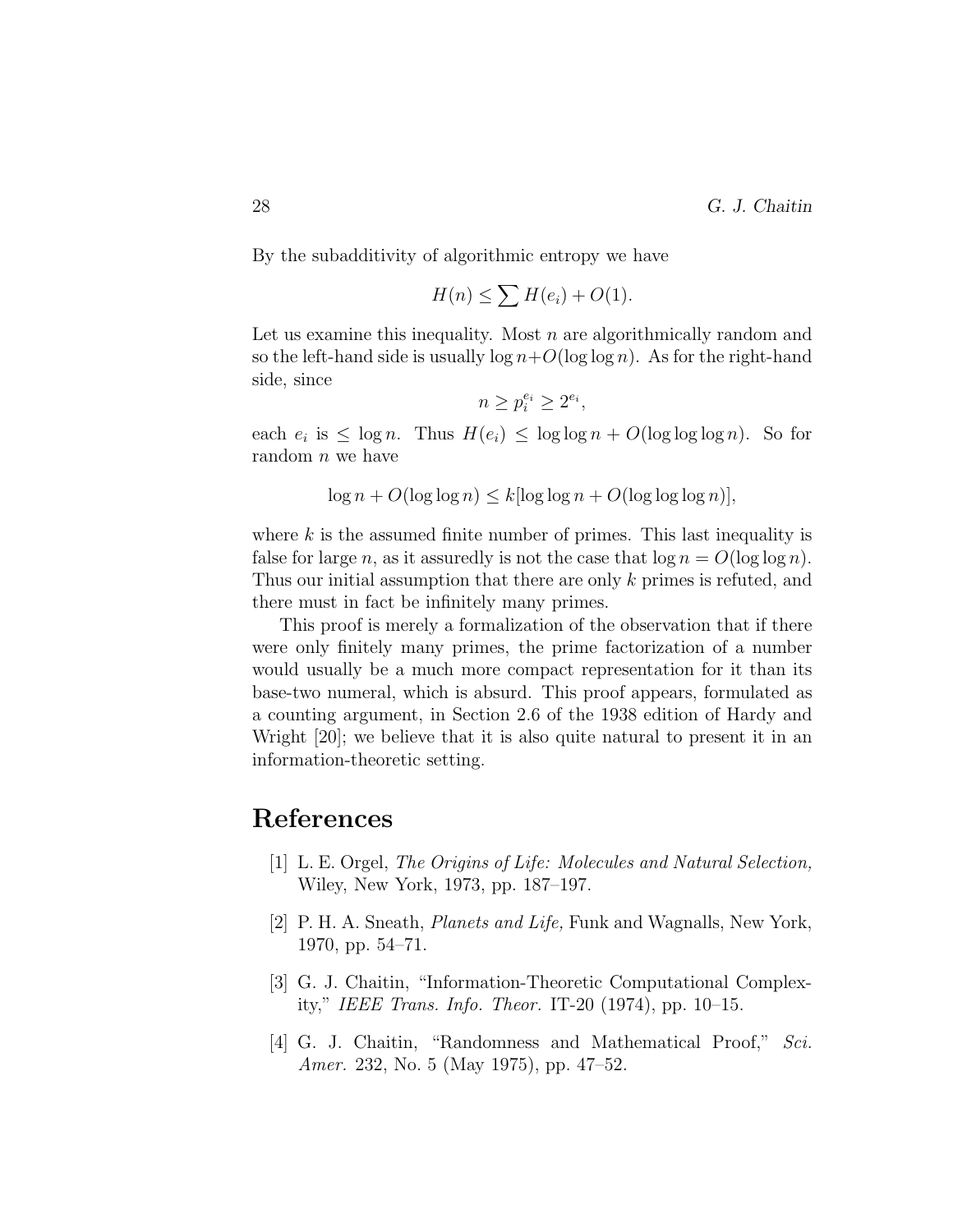- [5] G. J. Chaitin, "To a Mathematical Definition of "Life"," ACM SICACT News 4 (Jan. 1970), pp. 12–18.
- [6] J. von Neumann, "The General and Logical Theory of Automata," John von Neumann—Collected Works, Volume V, A. H. Taub (ed.), Macmillan, New York, 1963, pp. 288–328.
- [7] J. von Neumann, Theory of Self-Reproducing Automata, Univ. Illinois Press, Urbana, 1966, pp. 74–87; edited and completed by A. W. Burks.
- [8] R. J. Solomonoff, "A Formal Theory of Inductive Inference," Info.  $\&$  Contr. 7 (1964), pp. 1–22, 224–254.
- [9] G. J. Chaitin and J. T. Schwartz, "A Note on Monte Carlo Primality Tests and Algorithmic Information Theory," Comm. Pure  $\mathscr B$  Appl. Math., to appear.
- [10] C. E. Shannon and W. Weaver, The Mathematical Theory of Communication, Univ. Illinois Press, Urbana, 1949.
- [11] H. A. Simon, The Sciences of the Artificial, MIT Press, Cambridge, MA, 1969, pp. 90–97, 114–117.
- [12] J. von Neumann, The Computer and the Brain, Silliman Lectures Series, Yale Univ. Press, New Haven, CT, 1958.
- [13] C. Sagan, The Dragons of Eden—Speculations on the Evolution of Human Intelligence, Random House, New York, 1977, pp. 19–47.
- [14] G. J. Chaitin, "A Theory of Program Size Formally Identical to Information Theory," J. ACM 22 (1975), pp. 329–340.
- [15] G. J. Chaitin, "Algorithmic Information Theory," IBM J. Res. Develop. 21 (1977), pp. 350–359, 496.
- [16] R. M. Solovay, "On Random R.E. Sets," Non-Classical Logics, Model Theory, and Computability, A. I. Arruda, N. C. A. da Costa, and R. Chuaqui (eds.), North-Holland, Amsterdam, 1977, pp. 283–307.